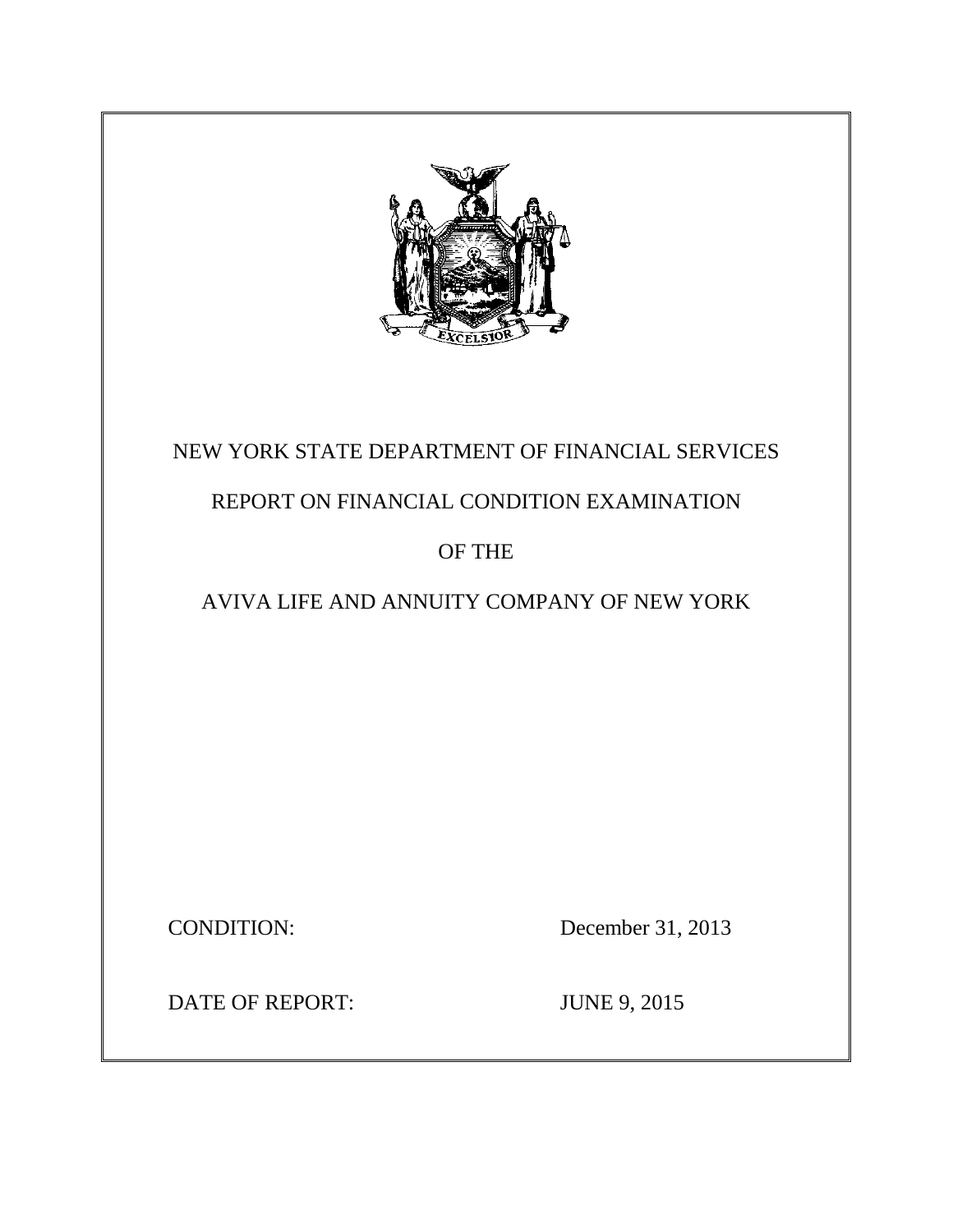## NEW YORK STATE DEPARTMENT OF FINANCIAL SERVICES

## REPORT ON FINANCIAL CONDITION EXAMINATION

## OF THE

## AVIVA LIFE AND ANNUITY COMPANY OF NEW YORK

# AS OF

DECEMBER 31, 2013

DATE OF REPORT: JUNE 9, 2015

EXAMINER: WILLIAM A. O'CONNELL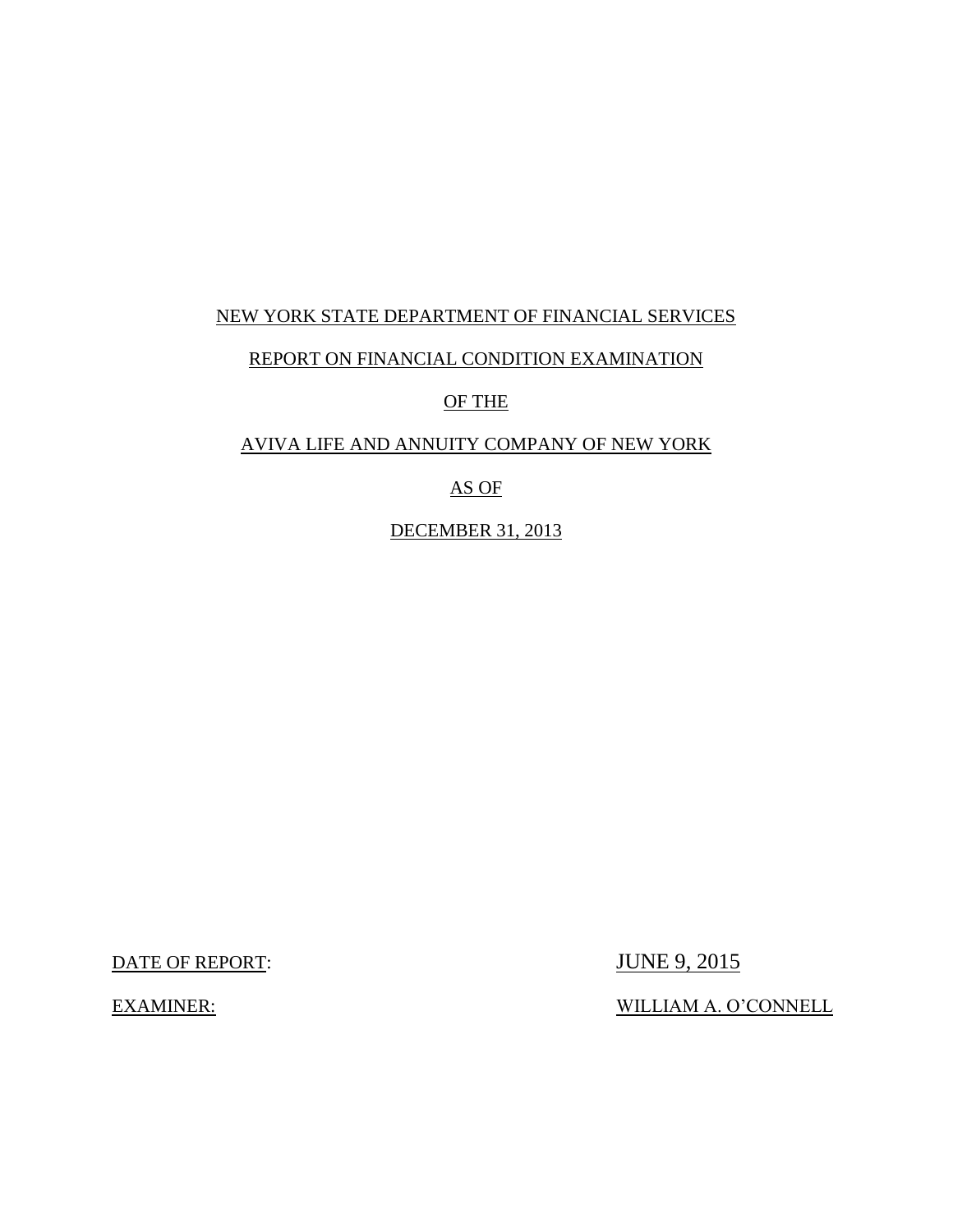# TABLE OF CONTENTS

| <b>ITEM</b> |                                      | PAGE NO.       |
|-------------|--------------------------------------|----------------|
| 1.          | Executive summary                    | $\overline{2}$ |
| 2.          | Scope of examination                 | 3              |
| 3.          | Description of Company               | 5              |
|             | A. History                           | 5              |
|             | B. Holding company                   | 6              |
|             | C. Organizational chart              | 7              |
|             | D. Service agreements                | 8              |
|             | E. Management                        | 9              |
| 4.          | Territory and plan of operations     | 11             |
|             | A. Statutory and special deposits    | 11             |
|             | <b>B.</b> Direct operations          | 11             |
|             | C. Reinsurance                       | 12             |
| 5.          | Significant operating results        | 13             |
| 6.          | <b>Financial statements</b>          | 16             |
|             | A. Independent accountants           | 16             |
|             | <b>B.</b> Net admitted assets        | 17             |
|             | C. Liabilities, capital and surplus  | 18             |
|             | D. Condensed summary of operations   | 19             |
|             | E. Capital and surplus account       | 20             |
| 7.          | Prior report summary and conclusions | 21             |
| 8.          | Summary and conclusions              | 22             |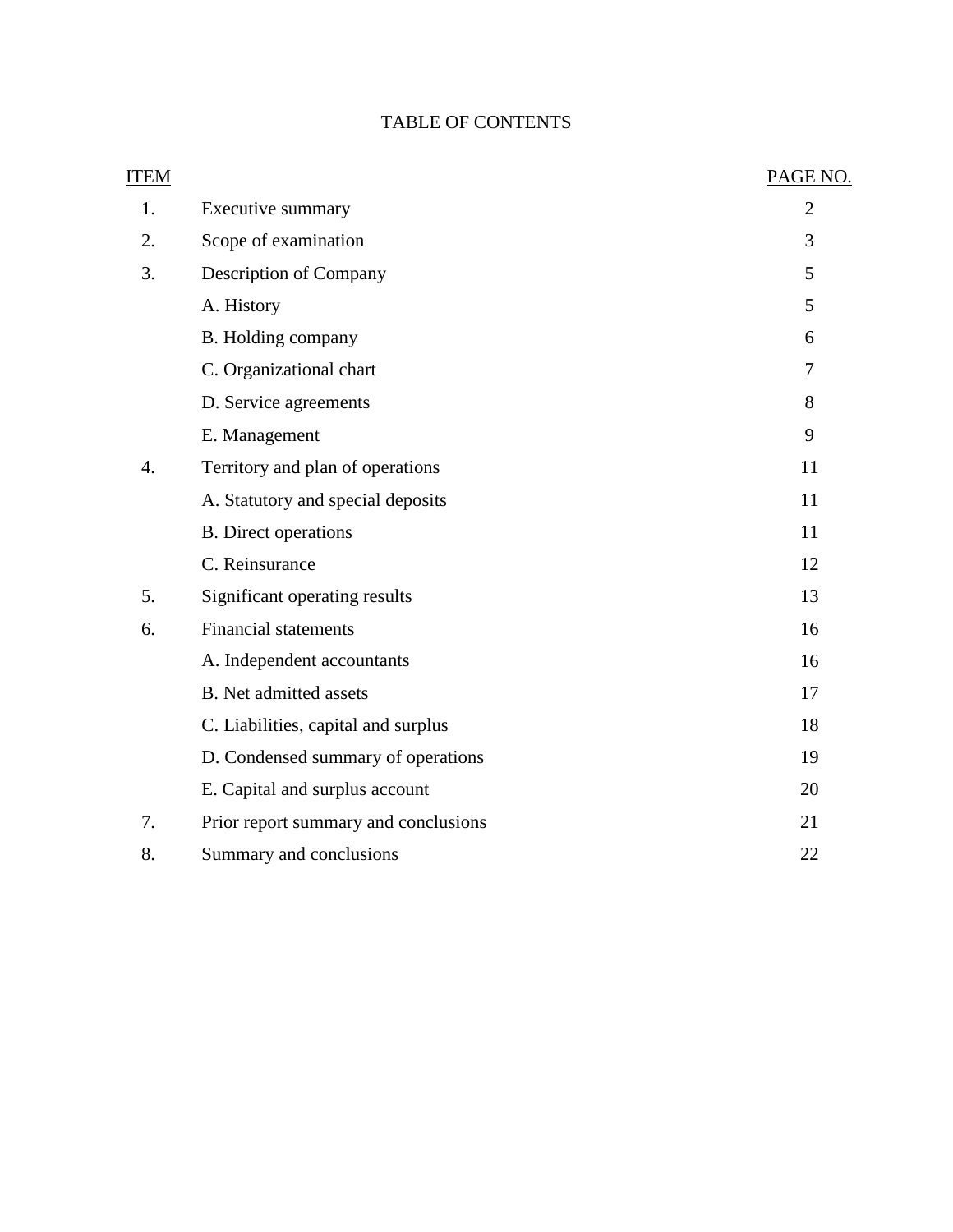

# NEW YORK STATE DEPARTMENT<sub>of</sub> **FINANCIAL SERVICES**

Andrew M. Cuomo Benjamin M. Lawsky Governor Superintendent

June 9, 2015

Honorable Benjamin M. Lawsky Superintendent of Financial Services New York, New York 10004

Sir:

 In accordance with instructions contained in Appointment No. 31260, dated December 1, 2014, and annexed hereto, an examination has been made into the condition and affairs of Aviva Life and Annuity Company of New York, hereinafter referred to as "the Company," at its administrative office located at 7700 Mills Civic Parkway, West Des Moines, Iowa 50266. The Company's home office is located at 69 Lydecker Street, Nyack, New York 10960.

Wherever "Department" appears in this report, it refers to the New York State Department of Financial Services.

The report indicating the results of this examination is respectfully submitted.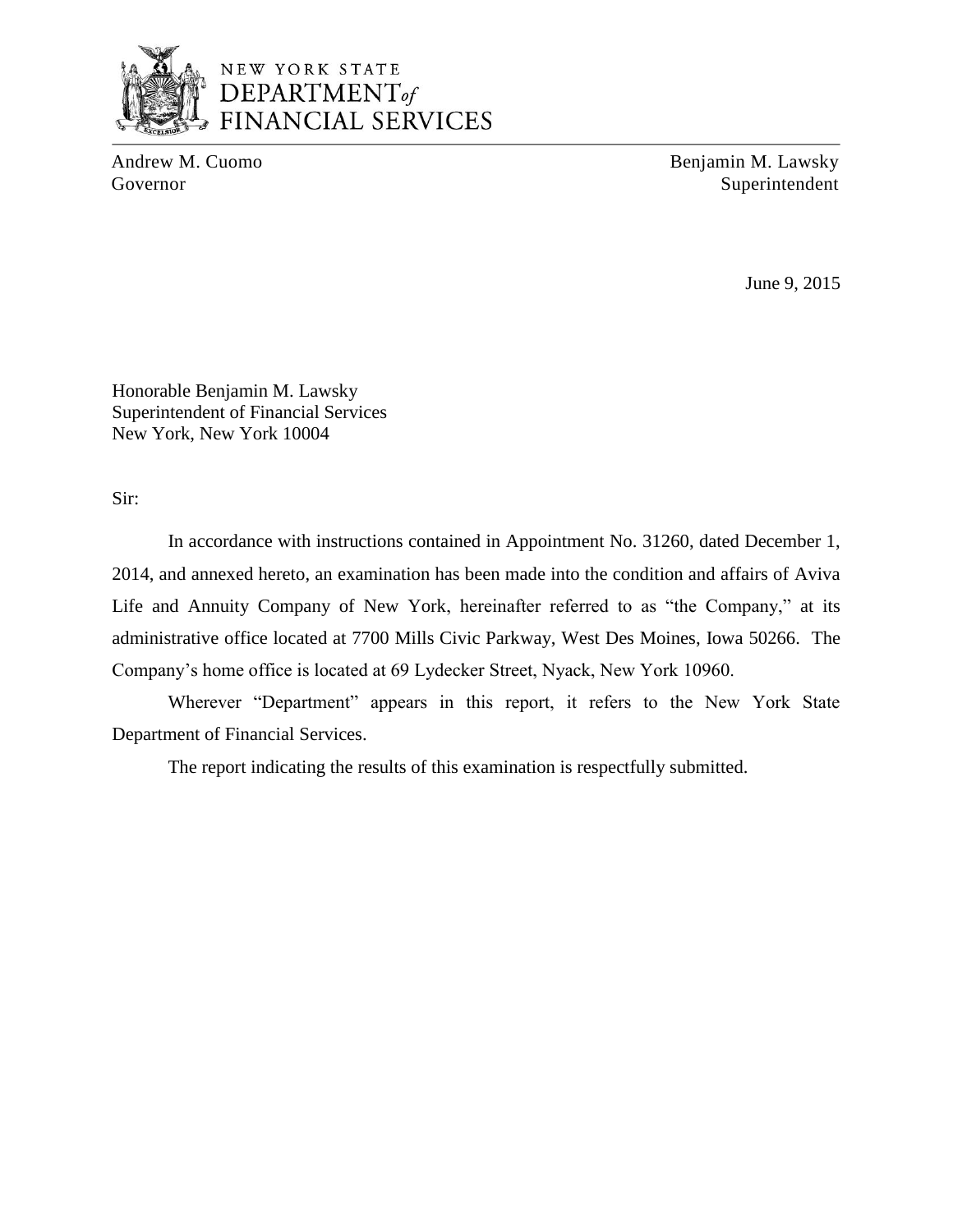### 1. EXECUTIVE SUMMARY

<span id="page-4-0"></span> report are summarized below. The material findings, comments, violations and recommendations contained in this

- On October 2, 2013, Athene Annuity & Life Assurance Company ("AADE"), a Delaware insurance company acquired Aviva Life & Annuity Company ("ALAC"), an Iowa insurance company and the parent of the Company. Immediately following the acquisition, ALAC became the immediate parent of Athene Annuity & Life Assurance Company of New York, a New York domestic insurer. ALAC then sold 100% of the issued and outstanding capital stock of the company to Athene Annuity & Life Assurance Company of New York. Athene Annuity & Life Assurance Company of New York became the immediate parent of the Company. (See item 3A of this report)
- The Company stopped writing new business in 2014.
- Athene Holding Limited has not established and implemented formal ERM processes, including risk management policies, economic capital modeling, and utilization of risk metrics in business decision making. The examiner recommends that formal Enterprise Risk Management processes, including risk management policies, economic capital modeling, and utilization of risk metrics in business decisions, be developed in a timely manner to help ensure that all companies in the holding company system are managed consistently and within their risk appetites. (See item 3E of this report)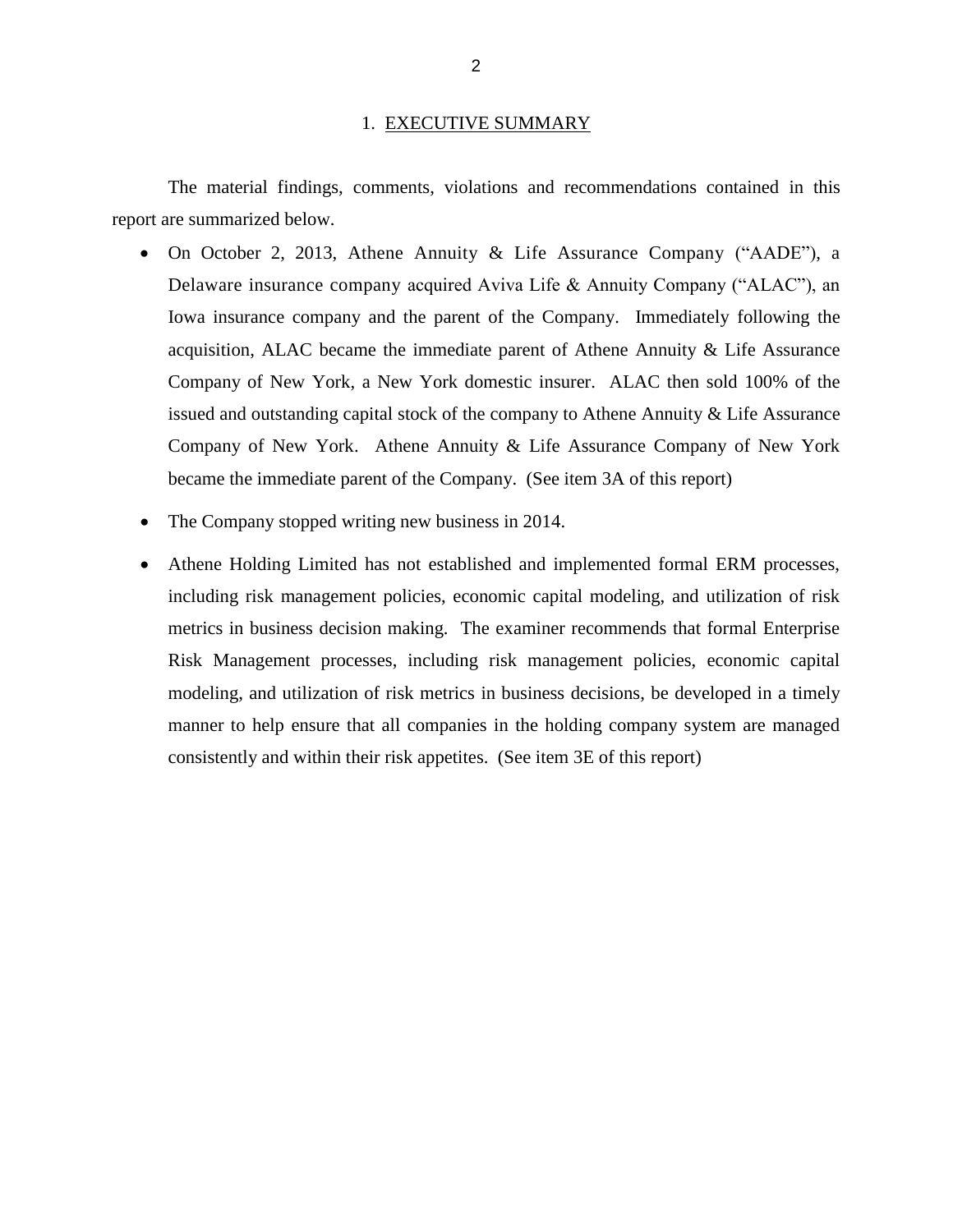#### 2. SCOPE OF EXAMINATION

<span id="page-5-0"></span>*Financial Condition Examiners Handbook, 2014 Edition* (the "Handbook"). The examination covers the two-year period from January 1, 2012, to December 31, 2013. The examination was conducted observing the guidelines and procedures in the Handbook and, where deemed appropriate by the examiner, transactions occurring subsequent to December 31, 2013, but prior The examination of the Company was a full scope examination as defined in the *NAIC*  to the date of this report (i.e., the completion date of the examination) were also reviewed.

 of the Handbook published by the National Association of Insurance Commissioners ("NAIC"). examiner's assessment of risk in the insurer's operations and utilizing that evaluation in formulating the nature and extent of the examination. The examiner planned and performed the examination to evaluate the current financial condition as well as identify prospective risks that may threaten the future solvency of the insurer. The examiner identified key processes, assessed to mitigate those risks. The examination also included assessing the principles used and significant estimates made by management, evaluating the overall financial statement presentation, and determining management's compliance with New York statutes and Department guidelines, Statutory Accounting Principles as adopted by the Department, and The examination was conducted on a risk focused basis in accordance with the provisions The Handbook guidance provides for the establishment of an examination plan based on the the risks within those processes and evaluated the internal control systems and procedures used annual statement instructions.

 Aviva Life & Annuity Company ("ALAC"), an Iowa domestic insurer. The examination was led by the State of Iowa with participation form the Department. The examination was also conducted in conjunction with the examination of Athene Annuity & Life Assurance Company of New York, the immediate parent of the Company, and Athene Annuity & Life Assurance Company ("AADE"), a Delaware domestic company and an upstream parent of the Company. Since all states are accredited by the NAIC, they all deemed it appropriate to rely on each other's The examination of the Company was conducted in conjunction with the examination of work.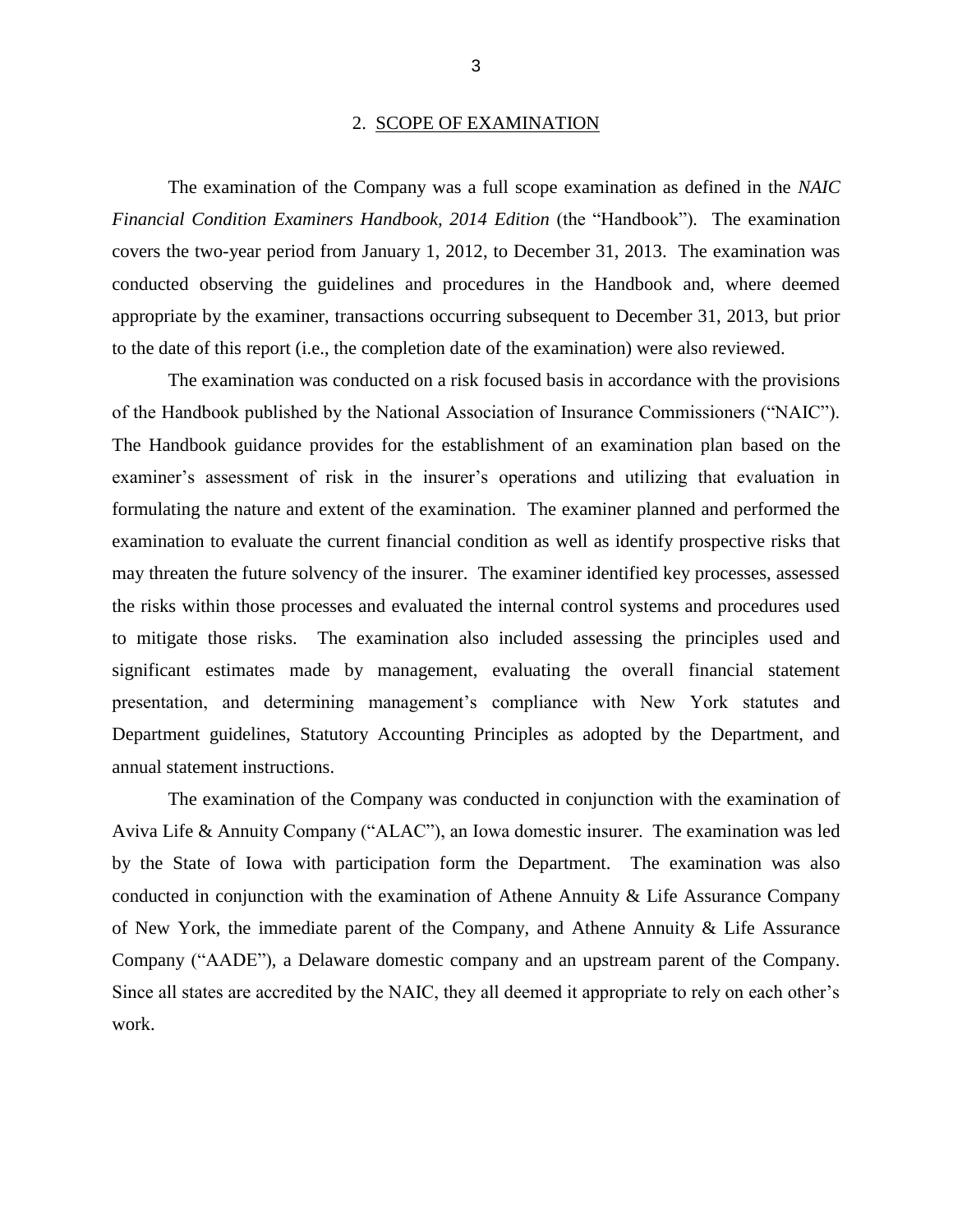environment were utilized to develop the examination approach. The Company's risks and management activities were evaluated incorporating the NAIC's nine branded risk categories. These categories are as follows: Information about the Company's organizational structure, business approach and control

- Pricing/Underwriting
- Reserving
- Operational
- Strategic
- Credit
- Market
- Liquidity
- Legal
- Reputational

 firm of Pricewaterhouse Coopers LLP ("PwC"). The Company received an unqualified opinion in both years. Certain audit workpapers of the accounting firm were reviewed and relied upon in conjunction with this examination. . The Company's indirect parent, AADE, is subject to the committee, was given the task of assessing the internal control structure. Where applicable, internal audit workpapers and reports were reviewed and portions were relied upon for this The Company was audited annually, for the years 2012 through 2013, by the accounting requirements of the Model Audit Rule ("MAR"), and, along with the Company's audit examination.

 violations and recommendation contained in the prior report on examination. The results of the examiner's review are contained in item 7 of this report. This report on examination is confined to financial statements and comments on those matters which involve departure from laws, The examiner reviewed the corrective actions taken by the Company with respect to the regulations or rules, or which require explanation or description.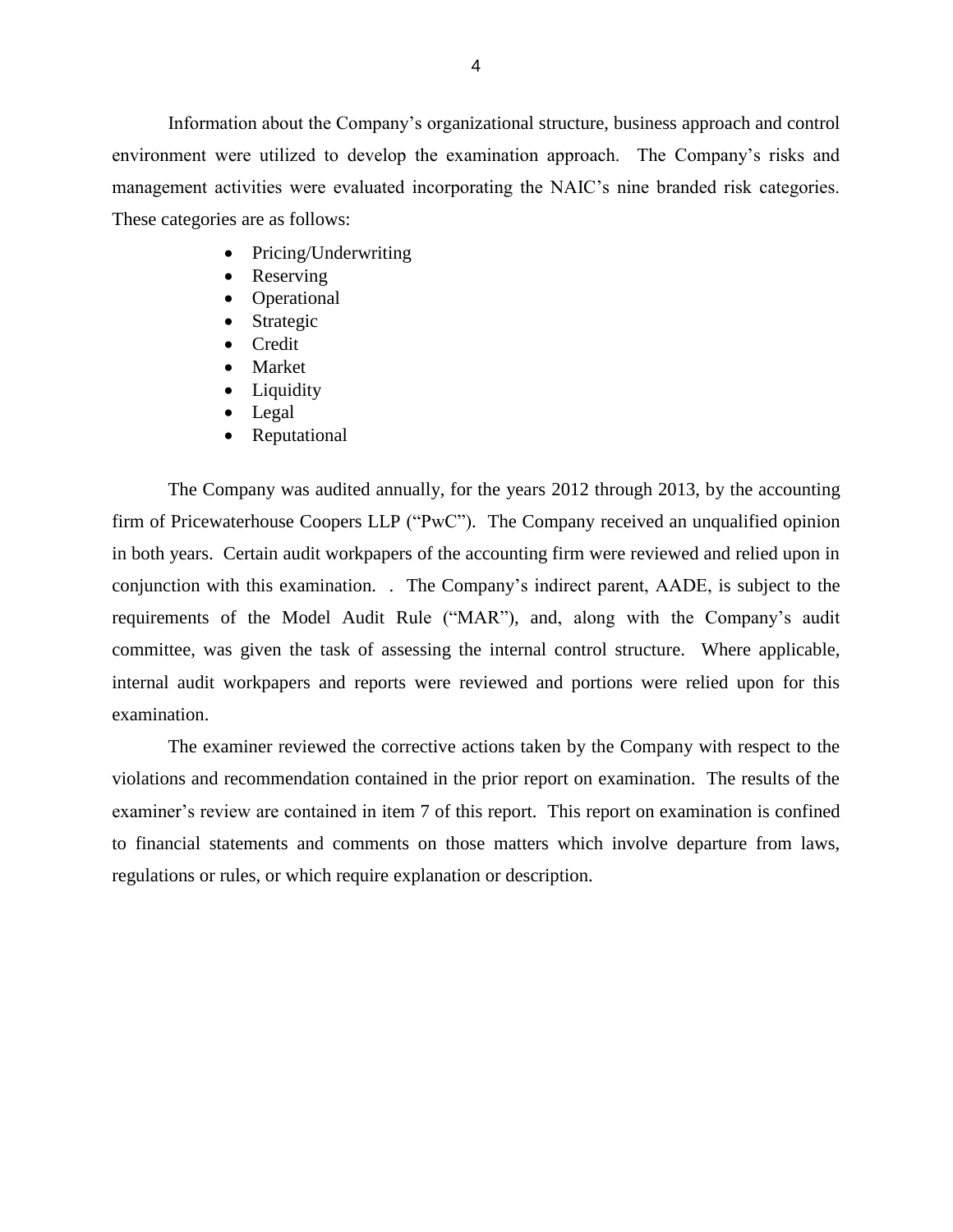### 3. DESCRIPTION OF COMPANY

#### <span id="page-7-0"></span>A. History

 The Company was incorporated as a stock life insurance company under the laws of New York on April 17, 1958, and was licensed and commenced business on November 25, 1958, under the name Gotham Life Insurance Company of New York. Initial resources of \$650,000, consisting of common capital stock of \$300,000 and paid in and contributed surplus of \$350,000, were provided through the sale of 3,000 shares of common stock (with a par value of \$100 each) for \$216.67 per share.

 In 1979, the Company changed its name to Bankers Life and Casualty Company of New York. In March 1994, the Company changed its name to Bankers Life Insurance Company of New York. In July 1995, Indianapolis Life Insurance Company ("ILICO") purchased the Company from Southwestern Life Insurance Company. In 1998, the Company became a subsidiary of the Indianapolis Life Group of Companies ("IL Group"), which was the downstream holding company of ILICO. On May 18, 2001, ILICO became a wholly owned subsidiary of AmerUs Group Co. ("AGC"). On March 5, 2002, the IL Group was dissolved and all of the Company's shares reverted to ILICO which became the Company's immediate parent Aviva plc, a public limited company incorporated under the laws of England and Wales. AGC and AGC became the Company's ultimate parent. On November 15, 2006, AGC merged with Libra Acquisition Corporation, an Iowa corporation and an indirect wholly owned subsidiary of continued after the merger as the surviving corporation and an indirect wholly owned subsidiary of Aviva plc.

 On December 31, 2007, ILICO acquired Aviva Life Insurance Company of New York ("ALICNY"), a New York domestic life insurance company. Immediately following that acquisition ALICNY was merged with and into the Company with Bankers Life Insurance Company of New York ("BLNY") being the surviving entity. Simultaneously with the merger, BLNY was renamed Aviva Life and Annuity Company of New York.

 Effective January 1, 2008, AGC merged with Aviva USA Corporation, a non-life insurance company incorporated in the State of Delaware. AGC, incorporated in the State of Iowa, continued as the surviving company and simultaneously changed its name to Aviva USA. Effective September 30, 2008, Aviva Life Insurance Company ("ALIC"), a Delaware domiciled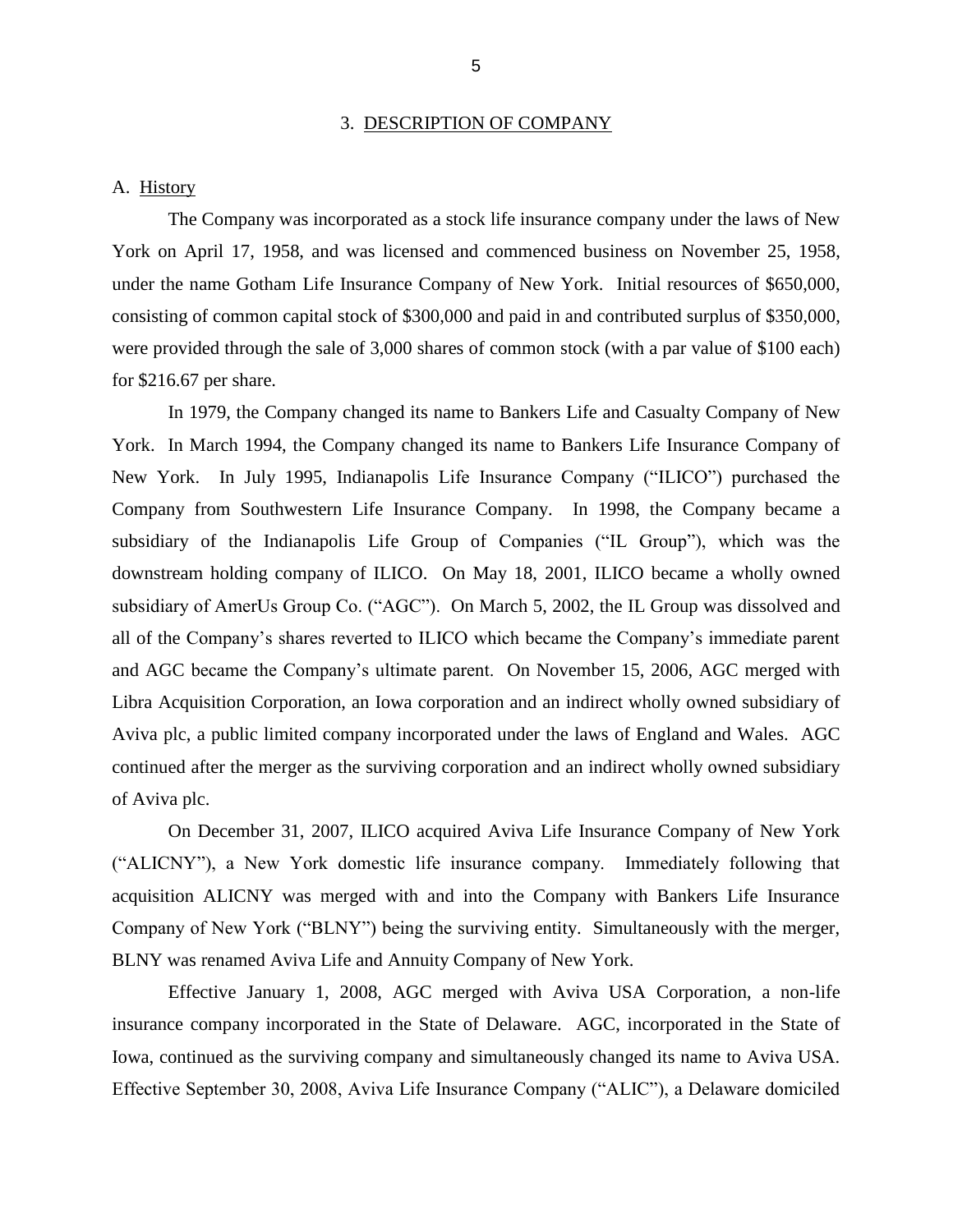<span id="page-8-0"></span> insurance company in the Aviva holding company system, and ILICO, the Company's immediate parent, were merged with and into Aviva Life & Annuity Company ("ALAC"), an Iowa domiciled insurer. ALAC became the Company's immediate parent. The Company received \$15,000,000 and \$25,000,000 in capital contributions from its parent during 2009 and 2008, respectively.

 On October 2, 2013, the Company sold, through a series of reinsurance agreements, its life insurance business, excluding the block of business written by John Alden of New York, to First Allmerica Financial Life Insurance Company ("FAFLIC"). The Company also entered into transition services and administrative agreements with FAFLIC in connection with these reinsurance agreements.

 On October 2, 2013, the Department approved the acquisition of control of the Company Company's immediate parent became the parent of Athene Life & Annuity Assurance Company of New York ("AANY"), an indirect subsidiary of AGM. ALAC then sold 100% of the Company's issued and outstanding capital stock to AANY in exchange for cash in the amount of \$48.2 million. Immediately following AANY's acquisition of the Company, \$103.4 million of the Company's surplus was reset under SSAP No. 72, as a reclassification of unassigned deficit to paid-in surplus. As a result of the transactions, all outstanding shares of the Company are owned by AANY which in turn is wholly owned by ALAC. On March 3, 2014, the Company changed its name to Athene Life Insurance Company of New York. by Apollo Global Management, LLC ("AGM"). Simultaneous with the acquisition, ALAC, the

As of December 31, 2013, the Company had capital and paid in and contributed surplus were \$2,002,306 and \$89,078,588, respectively.

#### B. Holding Company

 The Company is a wholly owned subsidiary of AANY, a New York life insurance company, which in turn is wholly owned by ALAC, an Iowa life insurance company*.* The ultimate controlling entity of the Company is Apollo Global Management, LLC.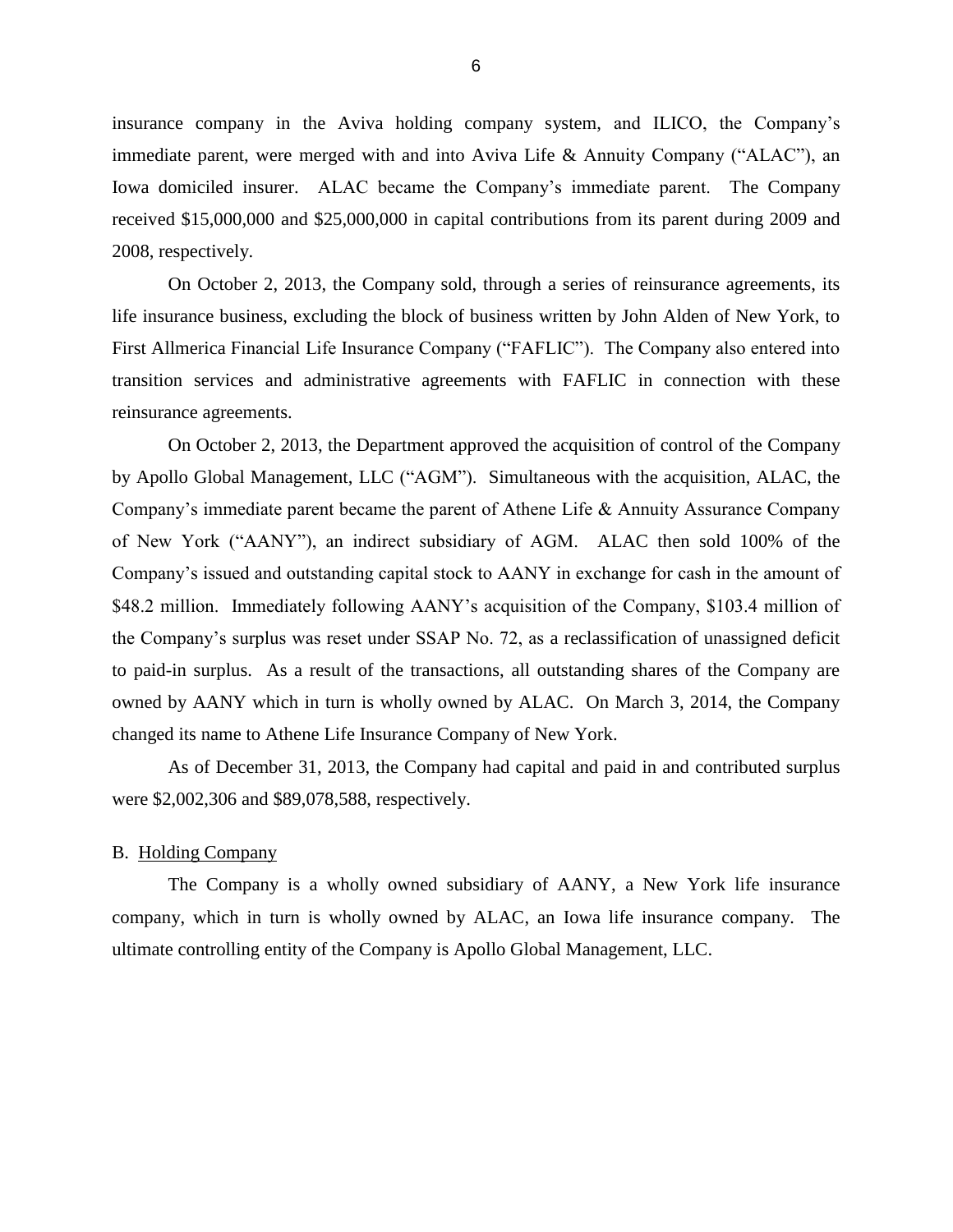#### <span id="page-9-0"></span>C. Organizational Chart

 An organization chart reflecting the relationship between the Company and significant entities in its holding company system as of December 31, 2013 follows:

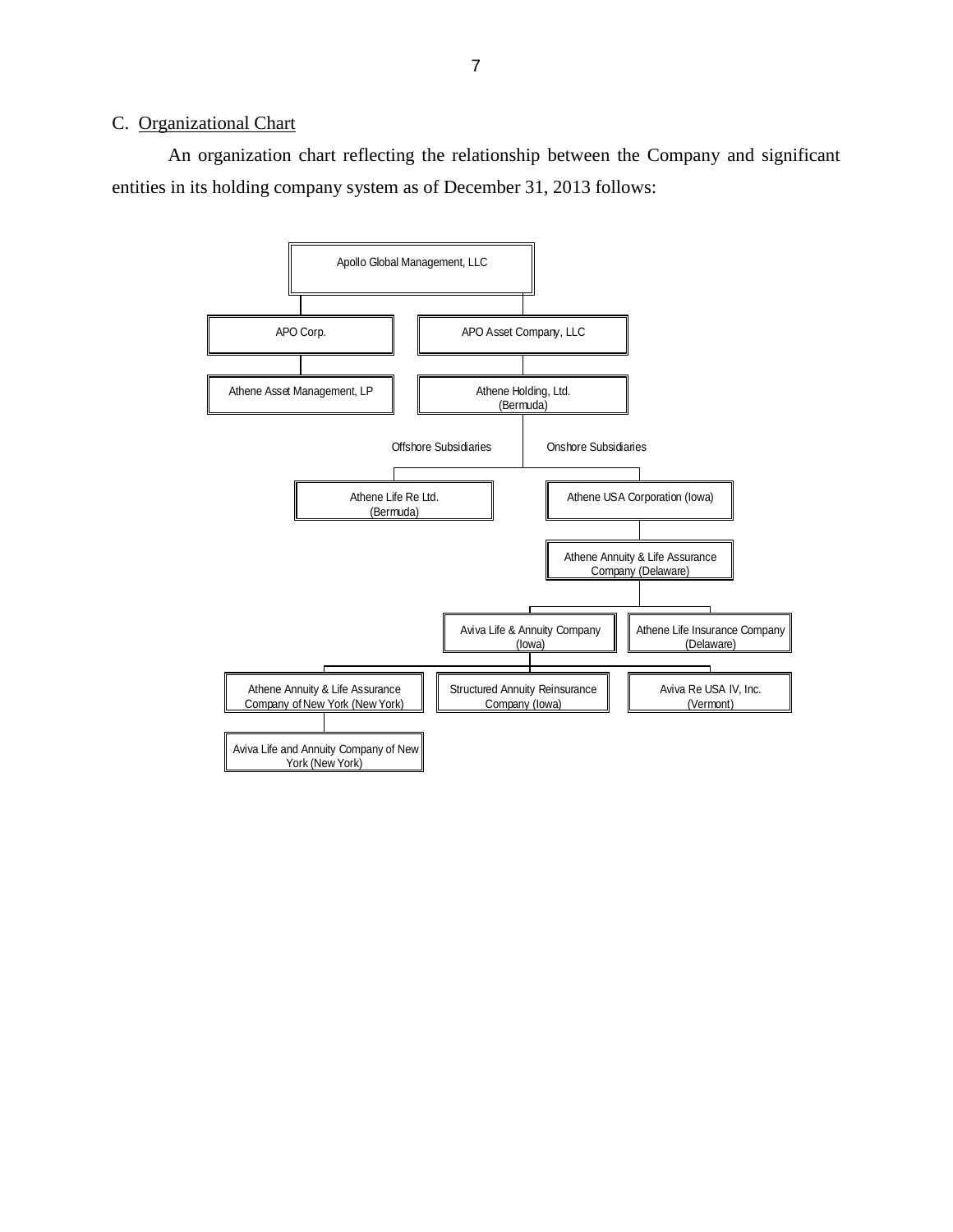## D. Service Agreements

examination period. The Company had four service agreements in effect with affiliates during the

| examination period.    |           |               |               |                                                 |                           |  |
|------------------------|-----------|---------------|---------------|-------------------------------------------------|---------------------------|--|
| Type of<br>Agreement   |           |               |               |                                                 | Income/<br>(Expense)* For |  |
| and Department         | Effective | Provider(s)   | Recipient(s)  | Specific Service(s)                             | Each Year of the          |  |
| File Number            | Date      | of Service(s) | of Service(s) | Covered                                         | Examination               |  |
| Administrative         | 1/1/2008  | Athene USA    | The           | Shared employee                                 | 2012 \$(14,554,631)       |  |
| <b>Services</b>        |           | Corporation   | Company       | services, with the                              | 2013 \$(10,016,874)       |  |
| Agreement              |           | ("AUSA")      |               | exception of: accounts                          |                           |  |
| (File No:<br>37468)    |           |               |               | payable and treasury,                           |                           |  |
|                        |           |               |               | mergers, acquisitions and<br>divestitures, risk |                           |  |
| (No longer in          |           |               |               | management and                                  |                           |  |
| effect)                |           |               |               | shareholder activities                          |                           |  |
| Investment             | 9/1/2010  | Aviva         | The           | Appointed AINA as                               | 2012 \$(2,382,044)        |  |
| Management             |           | Investors     | Company       | investment advisor for the                      | 2013 \$(1,791,623)        |  |
| Agreement              |           | North         |               | Company's portfolio and                         |                           |  |
| (File No:              |           | America       |               | to supervise and direct                         |                           |  |
| 43135)                 |           | ("AINA")      |               | the investments of the                          |                           |  |
|                        |           |               |               | Portfolio.                                      |                           |  |
| (No longer in          |           |               |               |                                                 |                           |  |
| effect)                |           |               |               |                                                 |                           |  |
| <b>Shared Services</b> | 10/2/2013 | Parent        | The           | To make available certain                       | 2013 \$(611,341)          |  |
| and Cost               |           | company       | Company       | personnel and services                          |                           |  |
| Sharing                |           | and           |               | between the parent and                          |                           |  |
| Agreement;             |           | affiliates    |               | affiliated companies                            |                           |  |
| (Amendment             |           |               |               | including the following:<br>producer management |                           |  |
| One)                   |           |               |               | reinsurance and                                 |                           |  |
| (File No: 48035        |           |               |               | underwriting legal tax                          |                           |  |
| and 48036)             |           |               |               | audit services                                  |                           |  |
|                        |           |               |               | executive/financial                             |                           |  |
|                        |           |               |               | actuarial and corporate                         |                           |  |
|                        |           |               |               | valuations                                      |                           |  |
| Investment             | 10/2/2013 | Athene        | The           | Appointed to supervise                          | 2013: \$(446,945)         |  |
| Management             |           | Asset         | Company       | and direct the investment                       |                           |  |
| Agreement*             |           | management    |               | and reinvestment of the                         |                           |  |
|                        |           | ("AAM")       |               | Company's assets                                |                           |  |

 acquisition of Aviva on October 1, 2013. The Company participates in a federal income tax allocation agreement with its parent \*This agreement was included with the documentation approved by the Department as part of the AGM

and affiliates.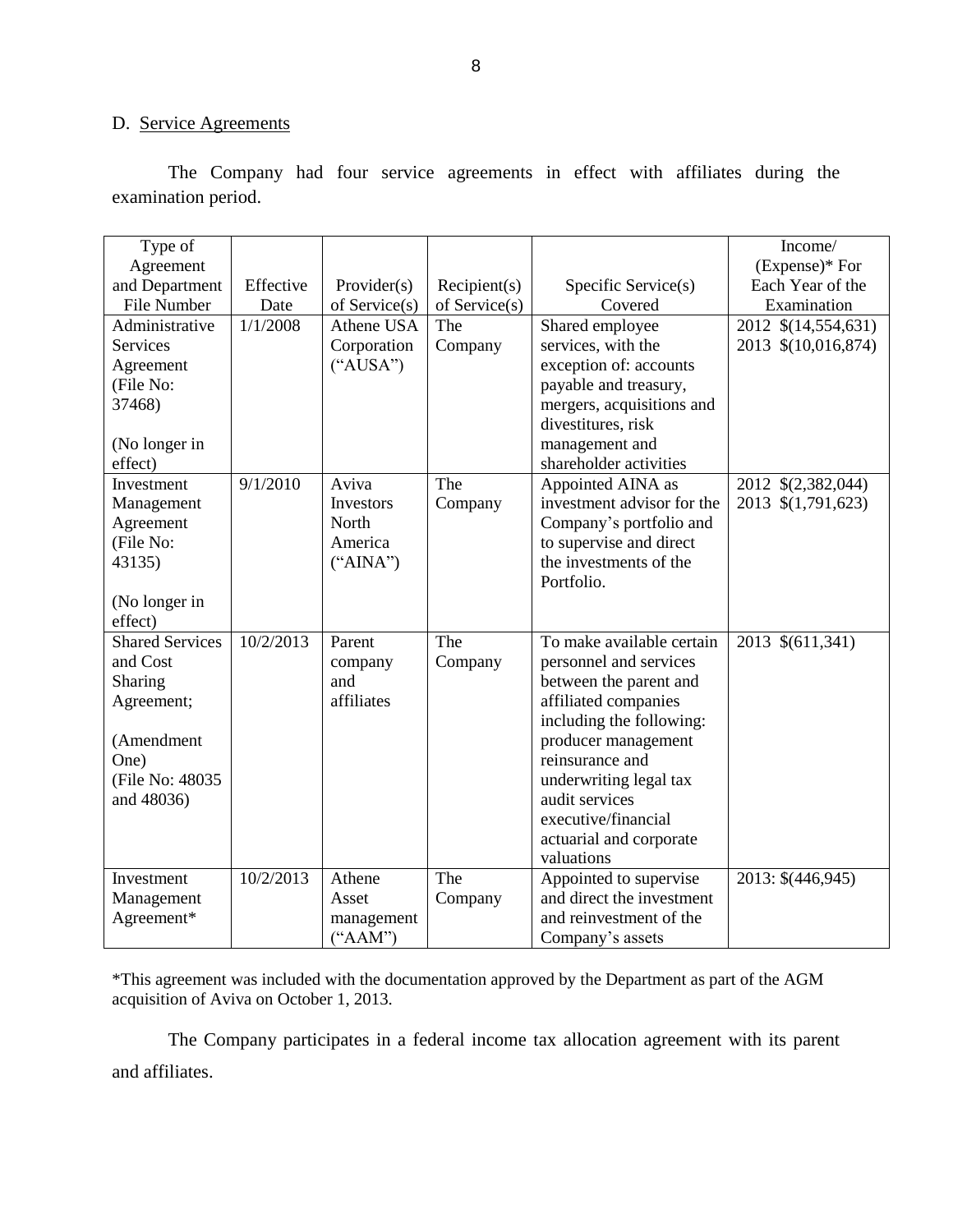#### E. Management

 The Company's by-laws provide that the board of directors shall be comprised of not less than seven and not more than thirteen directors. Directors are elected for a period of one year at the annual meeting of the stockholders held in May of each year. As of December 31, 2013, the least once a year (i.e. annual meeting) with other "special" meetings being called and held from board of directors consisted of nine members. Meetings of the board are required to be held at time to time.

 2013, were as follows: The nine board members and their principal business affiliation, as of December 31,

| Name and Residence                       | <b>Principal Business Affiliation</b>                                                                       | <b>Year First</b><br>Elected |
|------------------------------------------|-------------------------------------------------------------------------------------------------------------|------------------------------|
| James Belardi<br>Manhattan Beach, CA     | <b>Chief Executive Officer</b><br>Aviva Life & Annuity Company of New York<br>Athene Asset Management, L.P. | 2013                         |
| James Betts*<br>Raleigh, NC              | Self-employed Consultant<br>Retired E&Y Audit Partner                                                       | 2013                         |
| Joshua Black<br>New York, NY             | <b>Associate, Financial Services Group</b><br><b>Apollo Global Management</b>                               | 2013                         |
| Grant Kvalheim<br>Princeton, NJ          | President<br>Athene Holding Ltd.                                                                            | 2013                         |
| <b>Matthew Michelini</b><br>New York, NY | Principal<br>Apollo Management Holdings, L.P.                                                               | 2013                         |
| Francis Sabatini*<br>Grandy, CT          | President<br>Sabatini Advisory Services, LLC                                                                | 2013                         |
| Imran Siddiqui<br>New York, NY           | <b>Senior Partner</b><br>Apollo Global Management                                                           | 2013                         |
| Guy Smith, III<br>Simpsonville, SC       | President<br>Aviva Life & Annuity Company of New York                                                       | 2013                         |
| Hope Taitz*<br>Armonk, NY                | Self-employed Consultant                                                                                    | 2013                         |

\* Not affiliated with the Company or any other company in the holding company system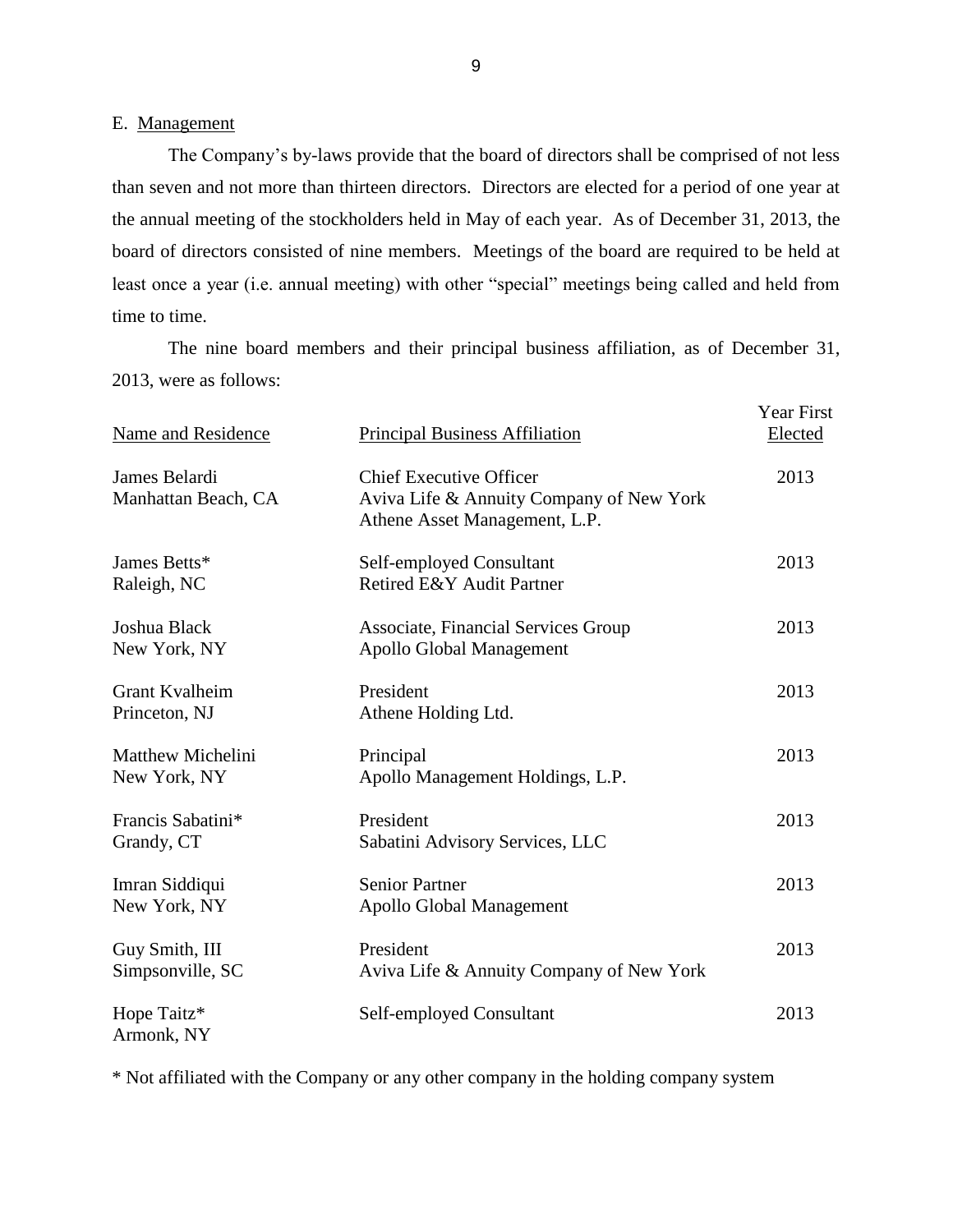The examiner's review of the minutes of the meetings of the board of directors and its committees indicated that meetings were well attended and that each director attended a majority of meetings.

The following is a listing of the principal officers of the Company as of December 31, 2013:

| Name                     | Title                           |
|--------------------------|---------------------------------|
| James Belardi            | <b>Chief Executive Officer</b>  |
| Guy Smith III            | President                       |
| <b>Brenda Cushing</b>    | Treasurer                       |
| Richard Cohan            | Secretary                       |
| Jeffrey Boland           | <b>Executive Vice President</b> |
| <b>Steve Cernich</b>     | <b>Executive Vice President</b> |
| <b>Matthew Easley</b>    | <b>Executive Vice President</b> |
| <b>Christopher Grady</b> | <b>Executive Vice President</b> |
| <b>Gerhard Recker</b>    | <b>Executive Vice President</b> |
| Christopher Welp         | <b>Executive Vice President</b> |
| David Attaway            | <b>Senior Vice President</b>    |
|                          |                                 |

 64 is Megan Claypool, Chief Compliance Officer and Senior Vice President. \* The designated consumer services officer per Section 216.4(c) of Department Regulation No.

On December 10, 2014, Matthew Easley separated from the Company; Steve Cernich is serving as Chief Actuary in the interim.

 Athene Holding Limited has not established and implemented formal ERM processes business decision making. The examiner was subsequently informed that a new Chief Risk Officer was hired in October 2014, who has overseen significant development and build-up of including risk management policies, economic capital modeling, and utilization of risk metrics in these processes, including the retention of significant additional staff.

 decisions, be developed in a timely manner to help ensure that all Companies in the holding company system are managed consistently and within their risk appetites. The examiner recommends that formal Enterprise Risk Management processes, including risk management policies, economic capital modeling, and utilization of risk metrics in business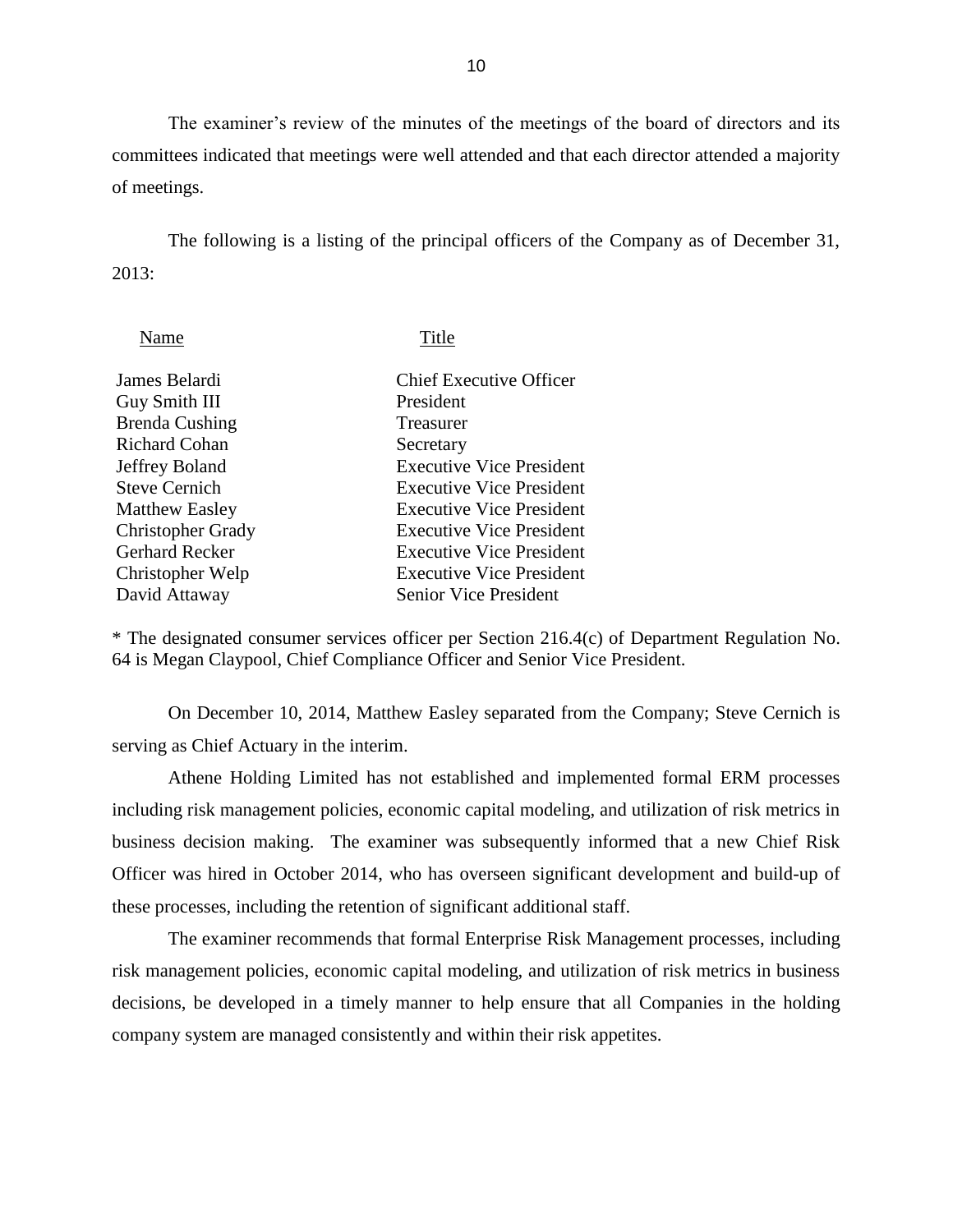insurance as defined in paragraphs 1, 2 and 3 of Section 1113(a) of the New York Insurance Law. On October 2, 2013, the Company sold, through a series of reinsurance agreements, its life The Company is authorized to write life insurance, annuities and accident and health insurance business to FAFLIC.

 and 97% of annuity premiums were received from New York. participating basis. The Company is licensed to transact business in 17 states. In 2013, 86% of life premiums The Company is licensed to transact business in 17 states. In 2013, 86% of life premiums and 97% of annuity premiums were received from New York. Policies are written on a non-<br>participating basis. Policies are written on a non-

#### A. Statutory and Special Deposits

 As of December 31, 2013, the Company had \$5,100,000 (par value) of United States Treasury Bonds on deposit with the State of New York, its domiciliary state, for the benefit of all policyholders, claimants and creditors of the Company. As reported in Schedule E of the 2013 filed annual statement, an additional \$530,335 was being held by the states of Massachusetts and North Carolina.

#### B. Direct Operations

 The Company stopped writing new business in 2014. In recent years the Company concentrated on the sale of non-participating life insurance, primarily in the State of New York, where the majority of direct premiums are collected. The Company reinsured 100% of its life business to FAFLIC in October 2013.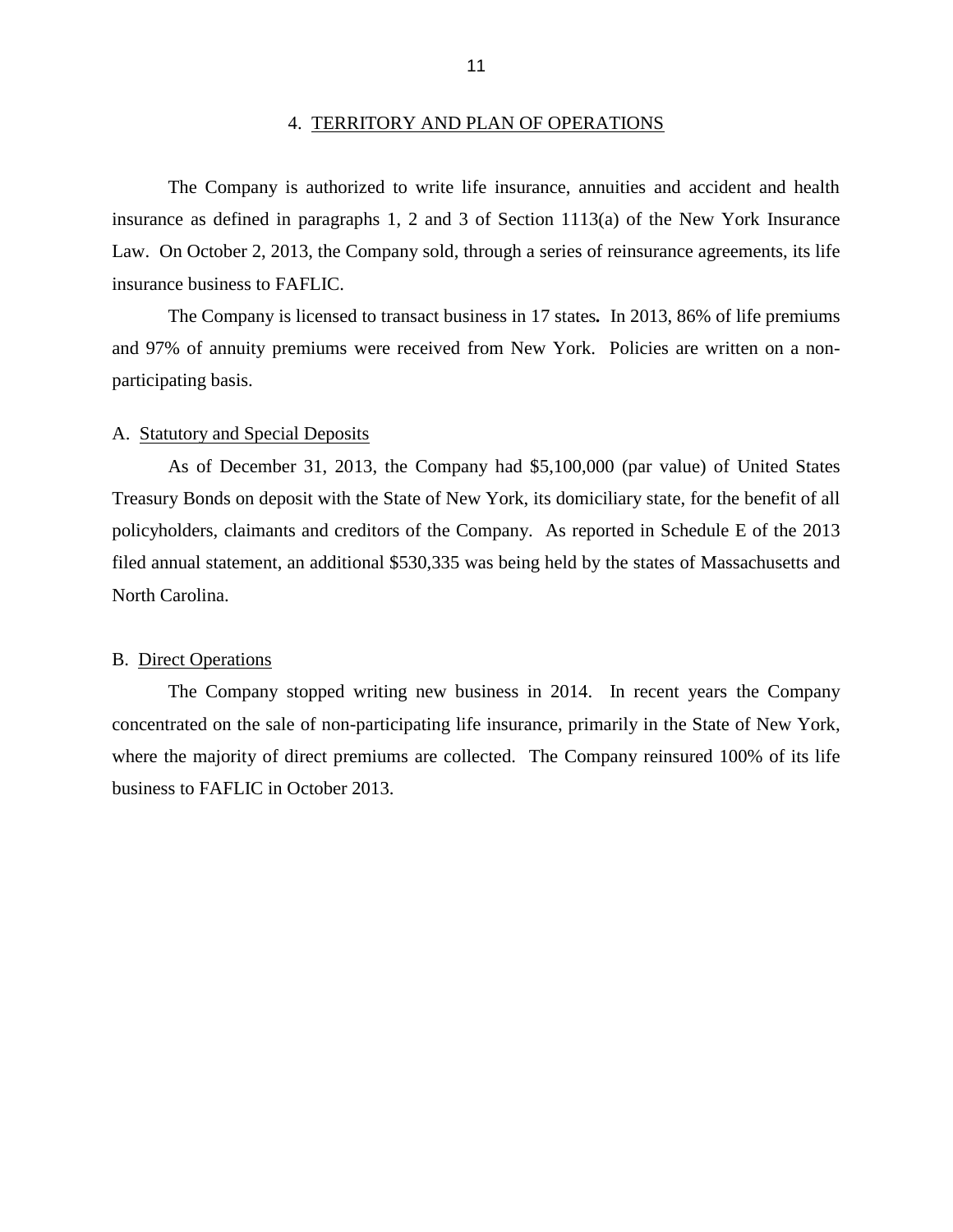#### <span id="page-14-0"></span>C. Reinsurance

 As of December 31, 2013, the Company had eighteen reinsurance treaties in effect, of which sixteen were authorized or accredited. The Company's life and accident and health business is reinsured through a series of yearly renewable term, coinsurance, and funds withheld coinsurance arrangements. Accident and health business also incorporates coinsurance arrangements as well. In addition, reinsurance is also provided on a facultative basis.

 The maximum retention limit for individual life contracts is \$10,000. The total face amount of life insurance ceded as of December 31, 2013, was \$23,303,012,000, which represents 99.7% of the total face amount of life insurance in force. Reserve credit taken for reinsurance ceded to unauthorized companies, totaling \$17,854,777, was supported by letters of credit and trust agreements.

There was no assumed life insurance as of December 31, 2013.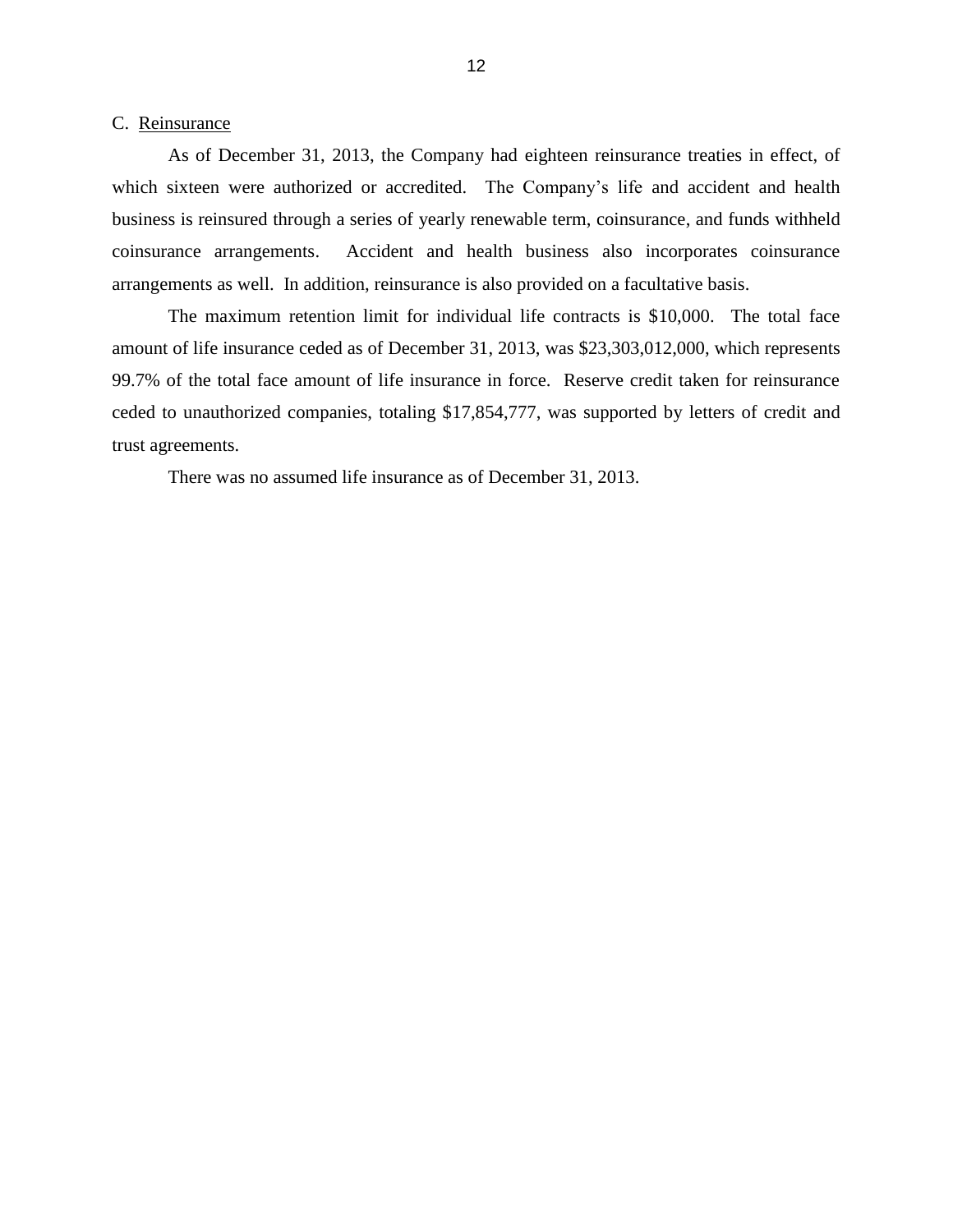#### 5. SIGNIFICANT OPERATING RESULTS

 during the period under examination as extracted from its filed annual statements. Failure of items to add to the totals shown in any table in this report is due to rounding. Indicated below is significant information concerning the operations of the Company

 The following table indicates the Company's financial growth (decline) during the period under review:

|                                                                                                                                     | December 31,<br>2011                                 | December 31,<br>2013                   | Increase<br>(Decrease)                                  |
|-------------------------------------------------------------------------------------------------------------------------------------|------------------------------------------------------|----------------------------------------|---------------------------------------------------------|
| <b>Admitted assets</b>                                                                                                              | \$1,588,452,757                                      | \$1,727,769,722                        | \$139,316,965                                           |
| Liabilities                                                                                                                         | \$1,471,520,037                                      | \$1,663,744,460                        | \$192,224,423                                           |
| Common capital stock                                                                                                                | \$<br>2,002,306                                      | \$<br>2,002,306                        | \$<br>$\overline{0}$                                    |
| Gross paid in and contributed surplus<br>Group life contingency reserve<br>Deferred tax asset benefit<br>Unassigned funds (surplus) | 133,975,196<br>31,436<br>5,000,000<br>(24, 076, 219) | 89,078,588<br>0<br>0<br>(27, 055, 632) | (44,896,608)<br>(31, 436)<br>(5,000,000)<br>(2,979,413) |
| Total capital and surplus                                                                                                           | 116,932,720                                          | 64,025,262<br>\$                       | \$ (52,907,458)                                         |
| Total liabilities, capital and surplus                                                                                              | \$1,588,452,757                                      | \$1,727,769,722                        | \$139,316,965                                           |

 The Company's invested assets as of 2013 are mainly comprised of bonds (85.1%) and mortgage loans (8.5%).

The majority (99.3%) of the Company's bond portfolio, as of December 31, 2013, was comprised of investment grade obligations.

 Gross paid in and contributed surplus decreased by \$44.9 million during 2013 as a result of a \$103.4 million reclassification between unassigned funds and gross paid in and contributed surplus (as a result of a surplus reset pursuant to SSAP 72) offset by a \$58.5 million capital contribution during July 2013 from the Company's former parent, Aviva Life Insurance and Annuity Company of Iowa.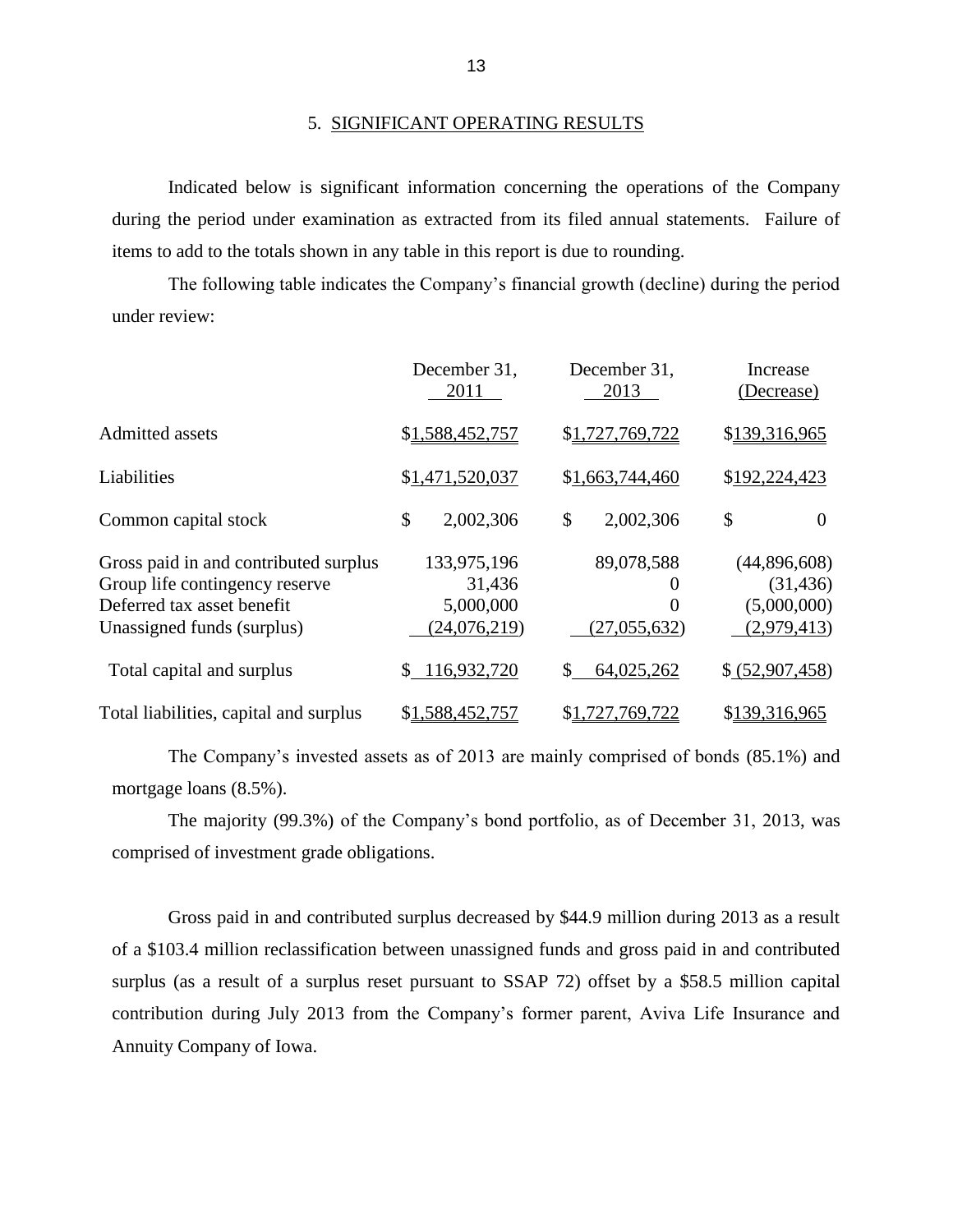|      |               | Individual  |               | Individual   |               |            |
|------|---------------|-------------|---------------|--------------|---------------|------------|
|      |               | Whole Life  |               | Term         |               | Group Life |
|      |               |             |               |              | Issued $&$    |            |
| Year | <b>Issued</b> | In Force    | <b>Issued</b> | In Force     | Increases     | In Force   |
| 2012 | \$1,049,505   | \$8,643,240 | \$253,527     | \$14,946,438 | $\frac{1}{2}$ | \$676,360  |
| 2013 | 154,577       | \$8,459,473 | \$96,722      | \$14,256,862 | \$35          | \$656,046  |

 The following indicates, for each of the years listed below, the amount of life insurance issued and in force by type (in thousands of dollars):

 The Company experienced lower sales in all life insurance product lines during 2013 due to the market place disruption caused by the pending sale of the company.

 taxes but before realized capital gains (losses) reported for each of the years under examination The following is the net (loss) from operations by line of business after federal income in the Company's filed annual statements:

|                           | 2012             | 2013                        |
|---------------------------|------------------|-----------------------------|
| Ordinary:                 |                  |                             |
| Life insurance            | \$(40,125,529)   | \$ (81, 288, 338)           |
| Individual annuities      | (35, 192, 986)   | (19,368,887)                |
| Supplementary contracts   | (766, 724)       | (352, 241)                  |
| Total ordinary            | \$(76,085,239)   | \$(101,009,466)             |
| Group:                    |                  |                             |
| Life                      | \$(7,514,563)    | $\mathbb{S}$<br>(3,689,316) |
| Annuities                 | (185,029)        | (18,249)                    |
| Total group               | \$(7,699,592)    | \$ (3,707,565)              |
| Accident and health:      |                  |                             |
| Other                     | (1,297,477)      | (865, 816)                  |
| Total accident and health | (1,297,477)      | (865, 816)<br>\$            |
| Total                     | $$$ (85,082,308) | $$$ (105,582,847)           |

 The 2012 loss on ordinary and group life insurance was primarily due to the recapture of business under a reinsurance agreement with Aviva Re USA, Inc., and partially offset with the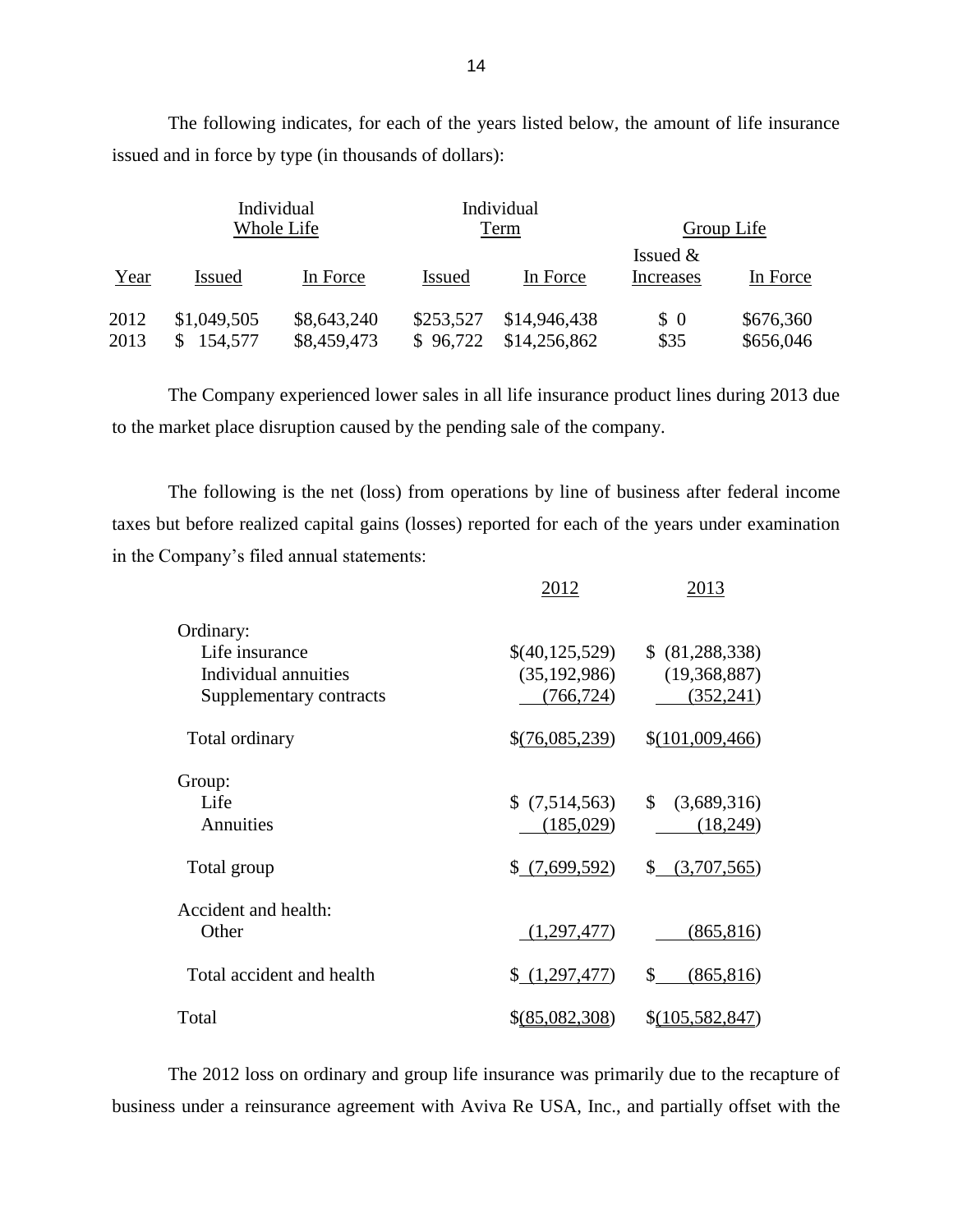inception of the reinsurance agreement with The United States Business of The Canada Life Assurance Company. The 2013 loss on ordinary and group life insurance was primarily due to the recapture of business under the reinsurance agreements with The United States Business of The Canada Life Assurance Company, Athene Annuity and Life Company (formerly Aviva Life and Annuity Company) and Aviva Re USA II, Inc. This was partially offset with the sale of the life business to FAFLIC and the federal tax benefits of the Company's overall tax operating losses.

 The 2012 and 2013 losses on ordinary annuities were primarily due to a \$40 million and \$38.3 million, respectively, increase in reserves, due to asset adequacy testing. The 2013 loss on ordinary annuities improved \$15.8 million compared to 2012 primarily from the federal tax benefits of the Company's overall tax operating losses. The annuity business has had few sales during the exam period due to discontinuation of the structured settlement business in 2009. This business is now in run-off and the Company is no longer actively selling annuity business.

 The Company has a small block of accident and health policies in-force which consists of disability and long term nursing care policies which were not actively written during the exam period.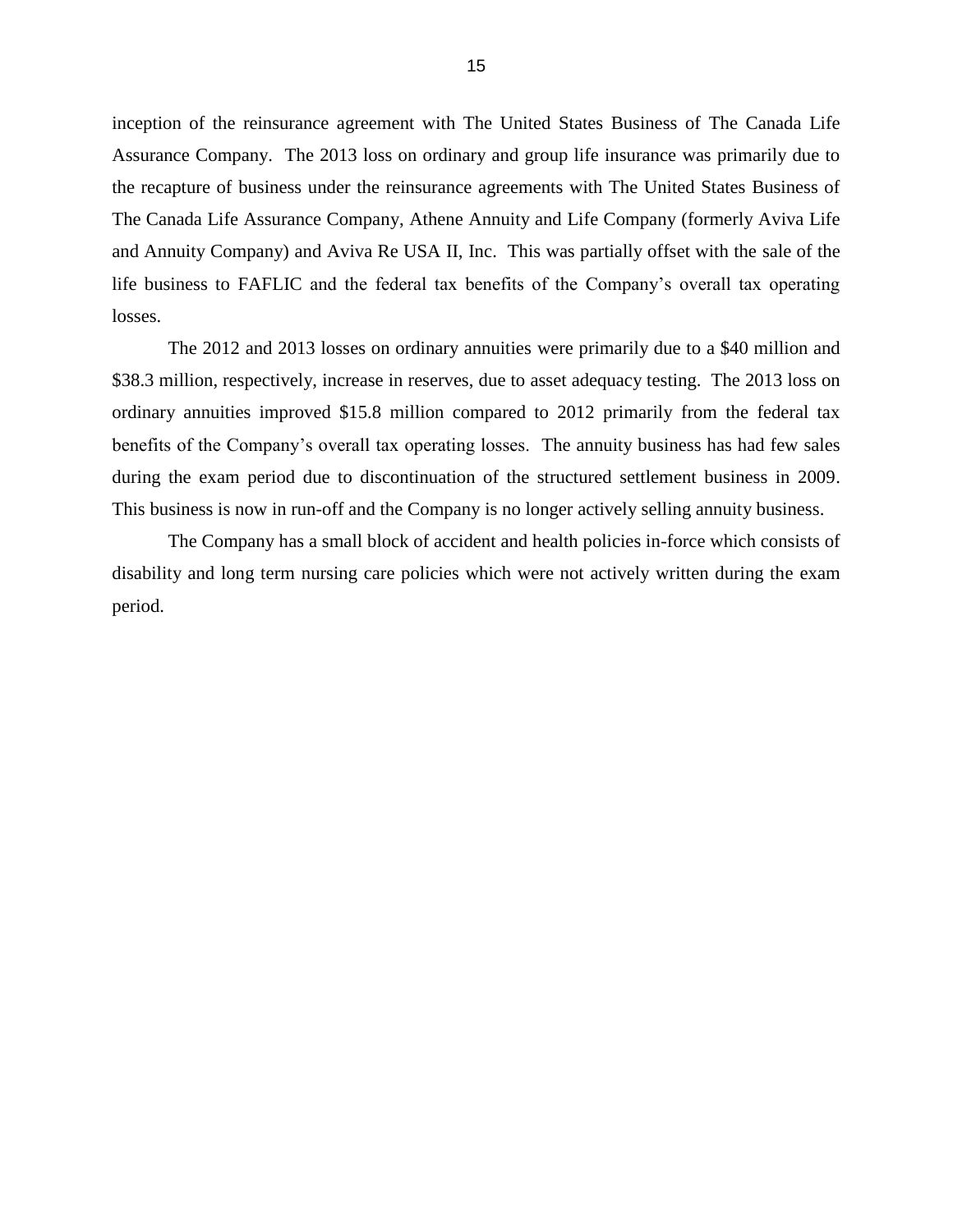#### 6. FINANCIAL STATEMENTS

<span id="page-18-0"></span> December 31, 2013, as contained in the Company's 2013 filed annual statement, a condensed summary of operations and a reconciliation of the capital and surplus account for each of the years under review. The examiner's review of a sample of transactions did not reveal any The following statements show the assets, liabilities, capital and surplus as of differences which materially affected the Company's financial condition as presented in its financial statements contained in the December 31, 2013 filed annual statement.

#### A. Independent Accountants

statutory basis statements of financial position of the Company as of December  $31<sup>st</sup>$  of each year The firm of PwC was retained by the Company to audit the Company's combined in the examination period, and the related statutory-basis statements of operations, capital and surplus, and cash flows for the year then ended.

 respects, the financial position of the Company at the respective audit dates. Balances reported in these audited financial statements were reconciled to the corresponding years' annual PwC concluded that the statutory financial statements presented fairly, in all material statements with no discrepancies noted.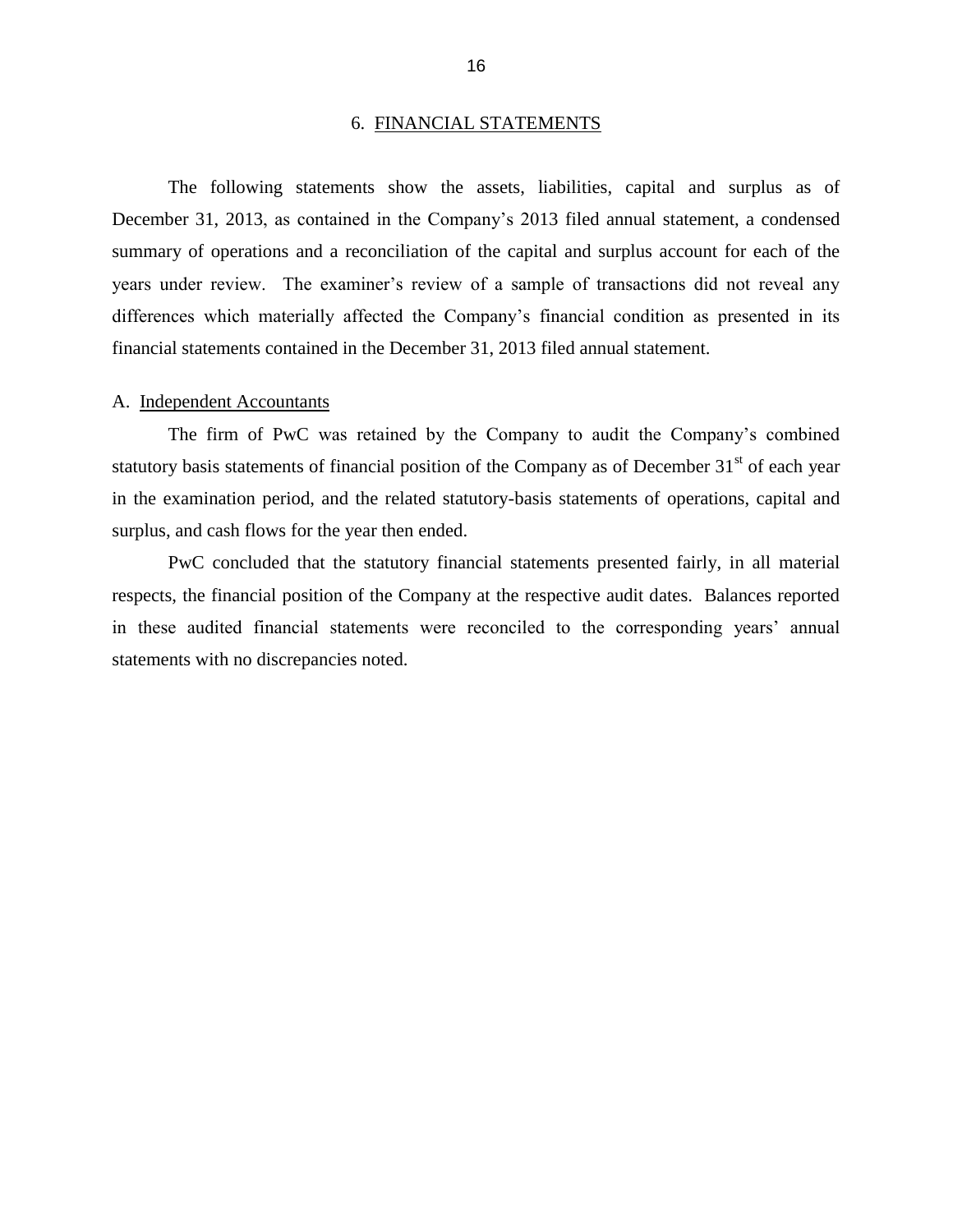# B. Net Admitted Assets

| <b>Bonds</b>                                                          | \$1,410,704,253 |
|-----------------------------------------------------------------------|-----------------|
| Stocks:                                                               |                 |
| Common stocks                                                         | 3,939,838       |
| Mortgage loans on real estate:                                        |                 |
| <b>First liens</b>                                                    | 140,294,213     |
| Cash, cash equivalents and short term investments                     | 47,647,969      |
| Contract loans                                                        | 33,119,640      |
| Derivatives                                                           | 21,538,424      |
| Other invested assets                                                 |                 |
| Investment income due and accrued                                     | 20,593,450      |
| Premiums and considerations:                                          |                 |
| Uncollected premiums and agents' balances in the course of collection | 122,917         |
| Deferred premiums, agents' balances and installments booked but       |                 |
| deferred and not yet due                                              | 1,195,936       |
| Reinsurance:                                                          |                 |
| Amounts recoverable from reinsurers                                   | 1,536,906       |
| Other amounts receivable under reinsurance contracts                  | 5,947,585       |
| Current federal and foreign income tax recoverable                    |                 |
| and interest thereon                                                  | 32,062,673      |
| Net deferred tax asset                                                | 8,300,000       |
| Guaranty funds receivable or on deposit                               | 12,622          |
| Receivables from parent, subsidiaries and affiliates                  | 12,914          |
| Miscellaneous assets                                                  | 740,382         |
| Total admitted assets                                                 | \$1,727,769,722 |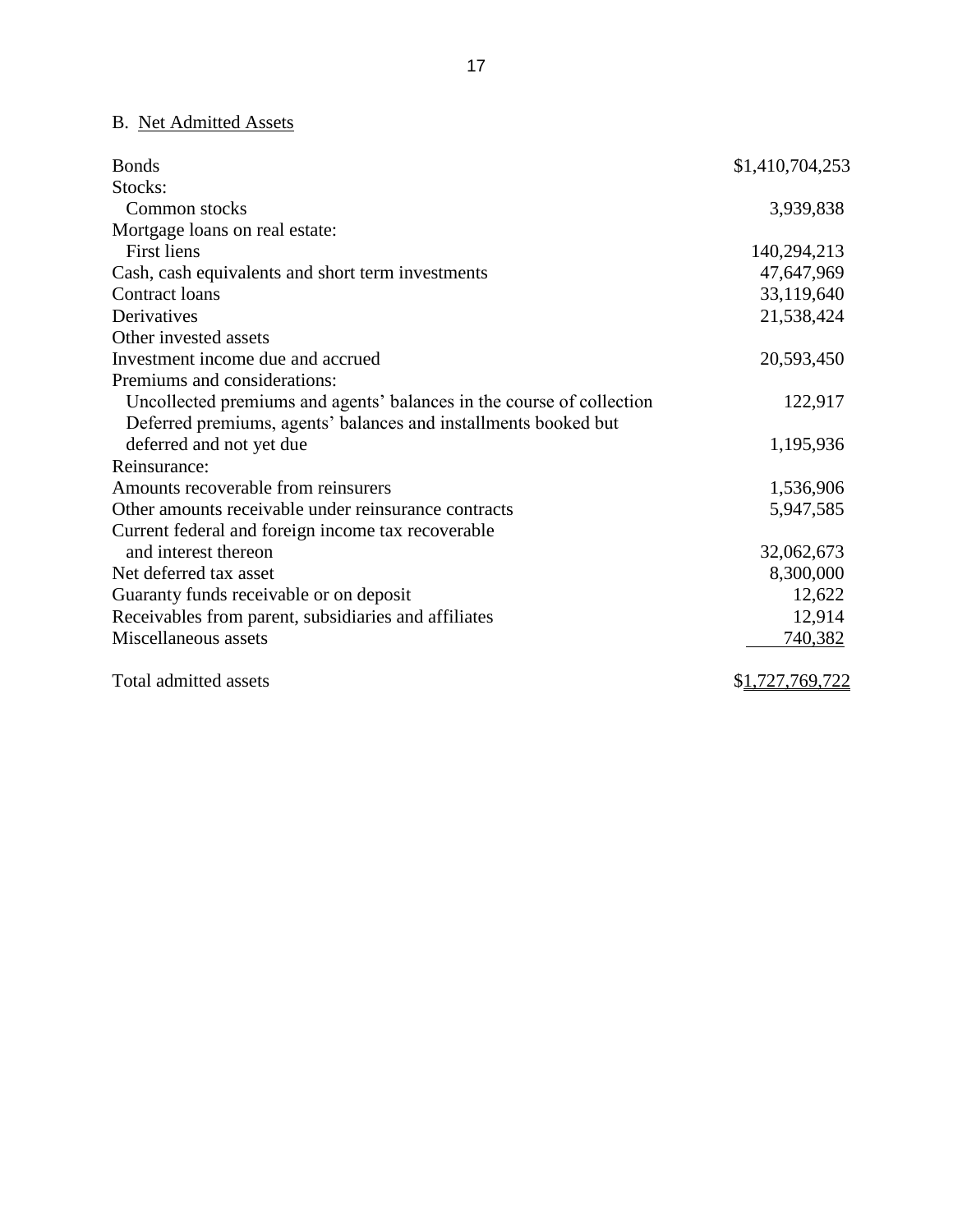# C. Liabilities, Capital and Surplus

| Aggregate reserve for life policies and contracts                       | \$<br>541,978,690  |
|-------------------------------------------------------------------------|--------------------|
| Aggregate reserve for accident and health contracts                     | 6,007,359          |
| Liability for deposit-type contracts                                    | 126,485,340        |
| Contract claims:                                                        |                    |
| Life                                                                    | 2,352,982          |
| Accident and health                                                     | 56,233             |
| Provision for policyholders' dividends and coupons payable in           |                    |
| following calendar year – estimated amounts                             |                    |
| Dividends apportioned for payment                                       | 57,295             |
| Premiums and annuity considerations for life and accident and health    |                    |
| contracts received in advance                                           | (42, 391)          |
| Contract liabilities not included elsewhere:                            |                    |
| Other amounts payable on reinsurance                                    | 24,303,050         |
| Interest maintenance reserve                                            | 12,427,431         |
| Commissions to agents due or accrued                                    | 5,231              |
| General expenses due or accrued                                         | 5,000              |
| Taxes, licenses and fees due or accrued, excluding federal income taxes | 132,278            |
| Unearned investment income                                              | 836,937            |
| Amounts withheld or retained by company as agent or trustee             | 40,243             |
| Amounts held for agents' account, including agents credit balances      | 88,555             |
| Remittances and items not allocated                                     | 1,354,671          |
| Liability for benefits for employees and agents if not included above   | 3,941,010          |
| Miscellaneous liabilities:                                              |                    |
| Asset valuation reserve                                                 | 11,788,064         |
| Payable to parent, subsidiaries and affiliates                          | 8,809,325          |
| Funds held under coinsurance                                            | 908,906,980        |
| Derivative collateral                                                   | 12,662,000         |
| <b>Unclaimed</b> funds                                                  | 1,516,903          |
| Miscellaneous liabilities                                               | 31,273             |
|                                                                         |                    |
| <b>Total liabilities</b>                                                | \$1,663,744,460    |
| Common capital stock                                                    | \$<br>2,002,306    |
| Gross paid in and contributed surplus                                   | 89,078,588         |
| Unassigned funds (surplus)                                              | \$<br>(27,055,632) |
| Surplus                                                                 | \$<br>62,022,956   |
| Total capital and surplus                                               | \$<br>64,025,262   |
| Total liabilities, capital and surplus                                  | \$1,727,769,722    |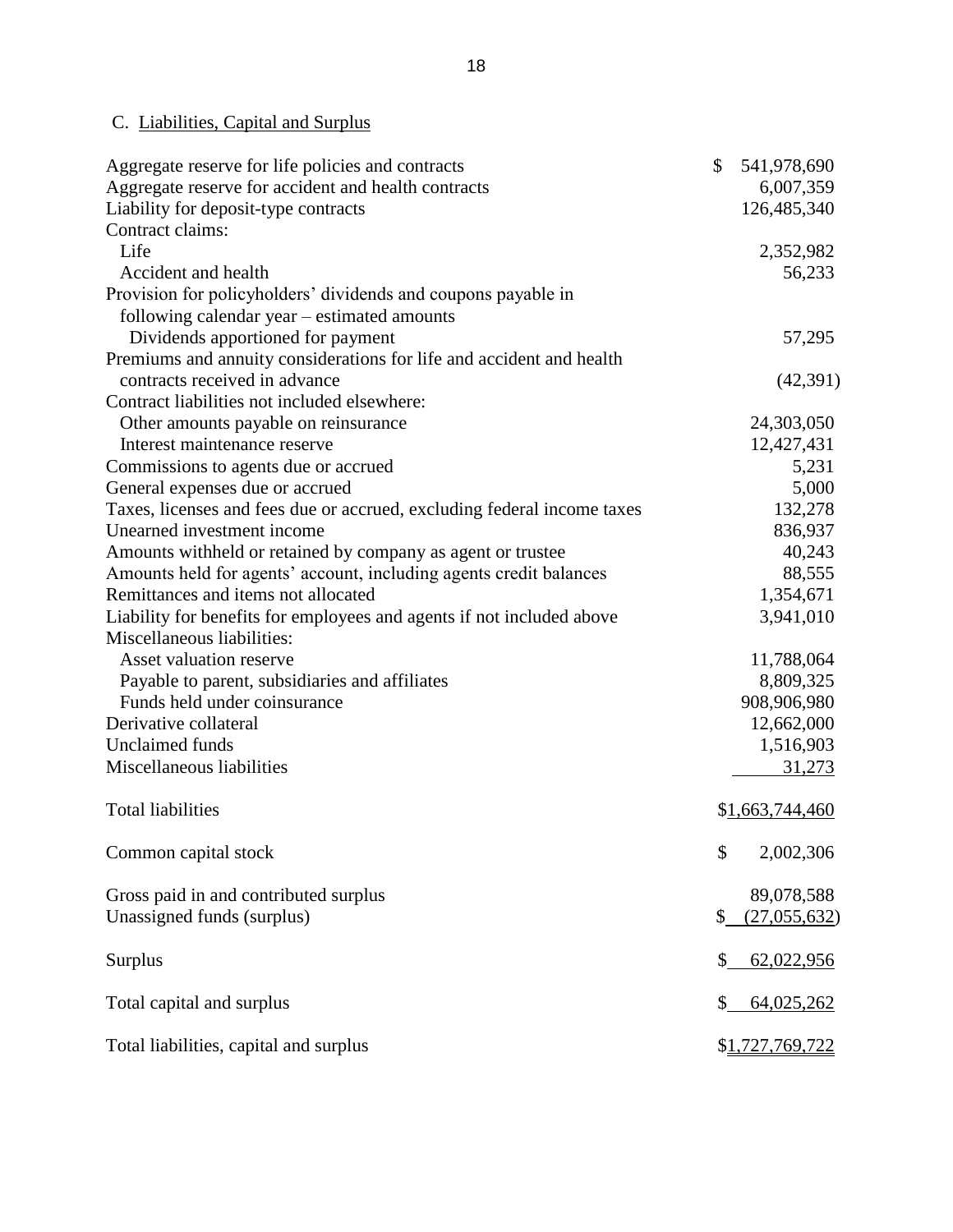# D. Condensed Summary of Operations

|                                           | 2012            | 2013              |
|-------------------------------------------|-----------------|-------------------|
| Premiums and considerations               | \$52,052,659    | \$(661,739,076)   |
| Investment income                         | 89,440,380      | 106,289,240       |
| Commissions and reserve adjustments       |                 |                   |
| on reinsurance ceded                      | (70,061,557)    | (200, 688, 227)   |
| Miscellaneous income                      | (27,369)        | 378,733           |
| Total income                              | \$71,404,112    | \$(755,759,330)   |
| Benefit payments                          | \$101,759,145   | \$80,672,593      |
| Increase in reserves                      | 4,638,967       | (733, 234, 589)   |
| Commissions                               | 15,113,842      | 6,785,687         |
| General expenses and taxes                | 28,907,239      | 18,220,841        |
| Increase in loading on deferred and       |                 |                   |
| uncollected premium                       | 693,187         | 6,632,471         |
| Funds withheld adjustment ceded           | 0               | 71,945,430        |
| Transfer to IMR - ceded                   | 0               | (37, 385, 744)    |
| Miscellaneous deductions                  | 146,112         | 30,234            |
| <b>Total deductions</b>                   | \$151,258,492   | $$$ (586,333,079) |
| Net gain (loss)                           | \$ (79,854,380) | \$(169,426,251)   |
| <b>Dividends</b>                          | 493,076         | (237,920)         |
| Federal and foreign income taxes incurred | 4,734,852       | (63,605,485)      |
| Net gain (loss) from operations           |                 |                   |
| before net realized capital gains         | \$ (85,082,308) | \$(105, 582, 846) |
| Net realized capital gains (losses)       | (299, 125)      | (9,303,060)       |
| Net income                                | \$ (85,381,434) | \$(114,885,906)   |

 Between 2012 and 2013, the Condensed Summary of Operations reflects significant movements between individual line items as a result of the recapture transactions discussed previously that occurred on October 1, 2013, between the Company and its then-wholly owned subsidiaries. Further impacting the geography on individual line items is the cession of the life business to FAFLIC. The net impact of these recaptures and cessions, although material to individual line items, did not materially impact net income. The \$29 million decrease in net income is driven by the higher level of asset adequacy testing reserves recorded by the Company in 2013 as compared to 2012.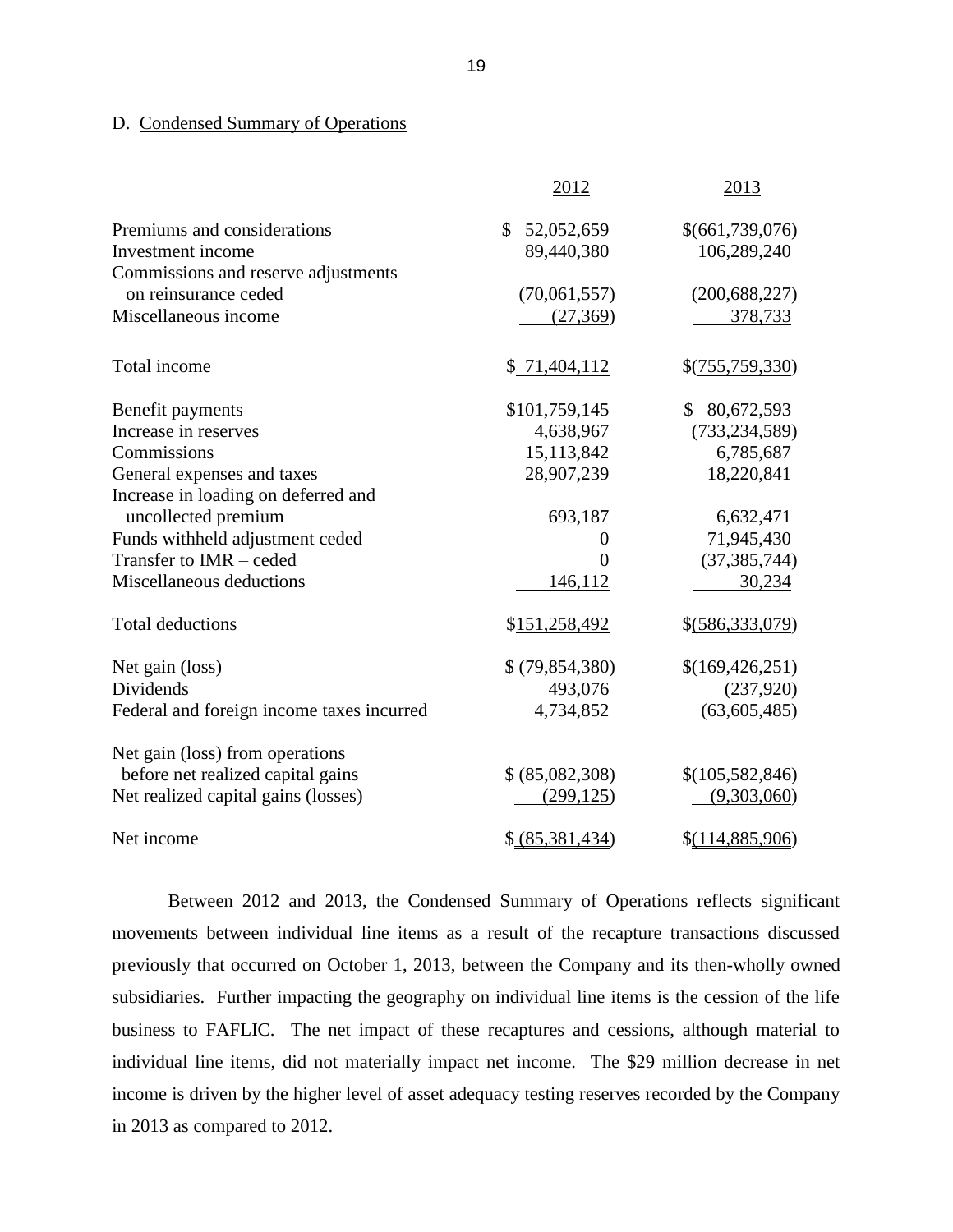# E. Capital and Surplus Account

|                                                | 2012            | 2013            |
|------------------------------------------------|-----------------|-----------------|
| Capital and surplus,                           |                 |                 |
| December 31, prior year                        | \$116,932,720   | \$76,143,088    |
| Net income                                     | \$ (85,381,434) | \$(114,885,906) |
| Change in net unrealized capital               |                 |                 |
| gains (losses)                                 | 2,909,219       | 5,883,446       |
| Change in net deferred income tax              | 15,822,576      | (25, 156, 808)  |
| Change in non-admitted assets                  | (23,820,266)    | 30,089,929      |
| Change in liability for reinsurance in         |                 |                 |
| unauthorized companies                         | (727, 306)      | 6,345,438       |
| Change in asset valuation reserve              | (4,130,132)     | (2,553,822)     |
| Cumulative effect of changes in accounting     |                 |                 |
| Principles                                     | 200,000         | 0               |
| Surplus adjustments:                           |                 |                 |
| Paid in                                        | 0               | (44,896,608)    |
| Change in surplus as a result of reinsurance   | 54, 337, 711    | 29,659,897      |
| SSAP 72 Surplus Reset                          |                 | 103,396,608     |
| Net change in capital and surplus for the year | \$ (40,789,631) | \$ (12,117,826) |
| Capital and surplus,                           |                 |                 |
| December 31, current year                      | \$76,143,088    | \$64,025,262    |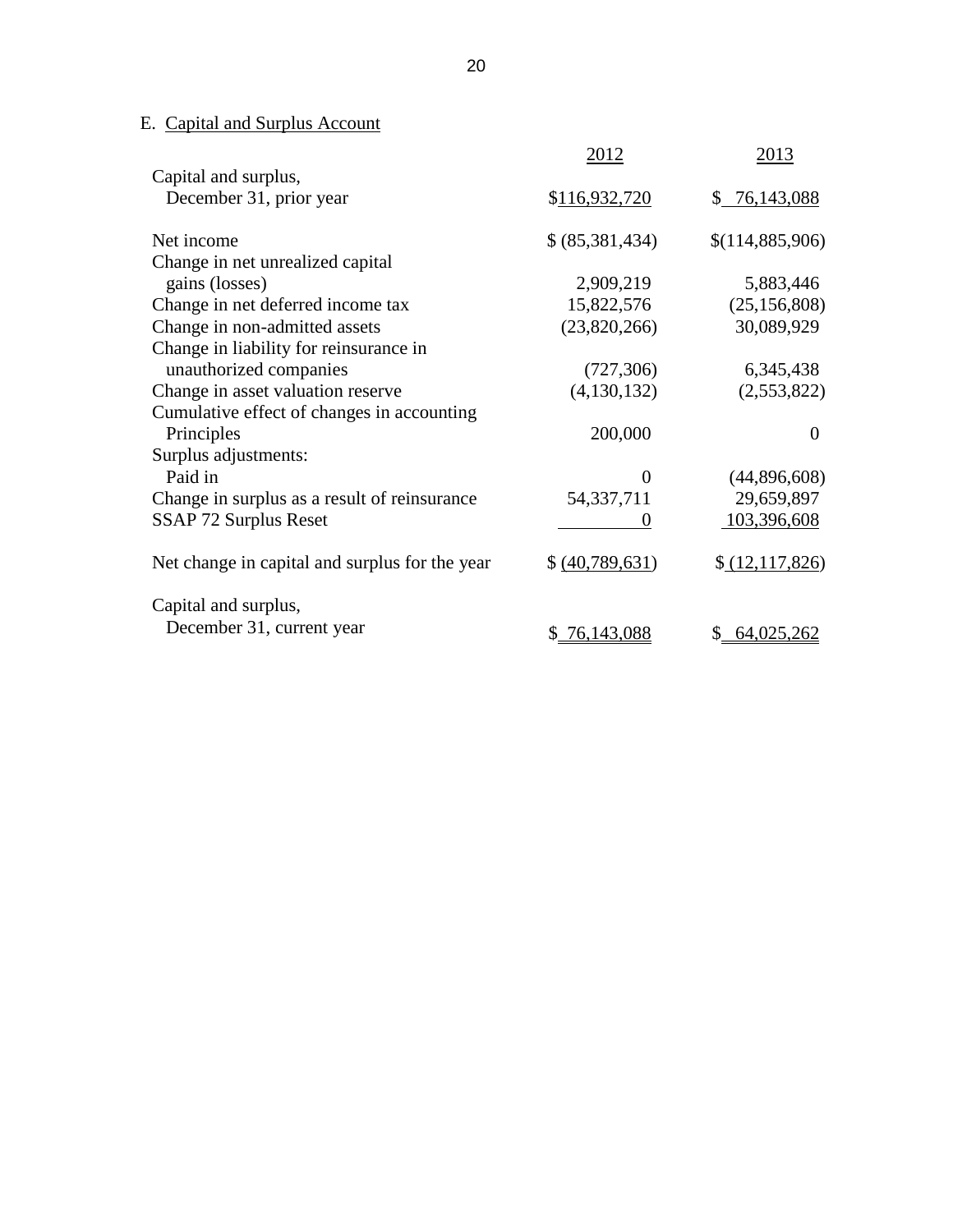#### 7. PRIOR REPORT SUMMARY AND CONCLUSIONS

 Following are the violations and recommendation contained in the prior financial report on examination and the subsequent actions taken by the Company in response to each citation:

#### Item Description

A The Company violated Section 1505(d)(3) of the New York Insurance Law by system that generates the electronic records that constitute the Company's failing to maintain a computer terminal, in accordance with the service agreement approved by the Department, which is linked to the electronic books of account, at its principal office in New York.

> The Company was sold during the examination period. During the current examination period, the examiner did not find and any violations of the aforesaid section of the New York Insurance Laws.

 B The Company violated Section 127.3(a) of Department Regulation No. 102 by taking reserve credits under treaties that were not duly executed by both parties by the 'as of date' of the financial statement in which credit(s) was taken. This violation appeared in the prior report on examination.

> The Company was sold during the examination period. During the current examination period, the examiner did not find and any violations of Department Regulation No. 102.

 C The examiner recommended that, for future years, the Company compute reserves based upon appropriate assumptions and methodology in a manner acceptable to the Department.

> The Company continued to compute reserves based upon appropriate assumptions and methodology in a manner acceptable to the Department.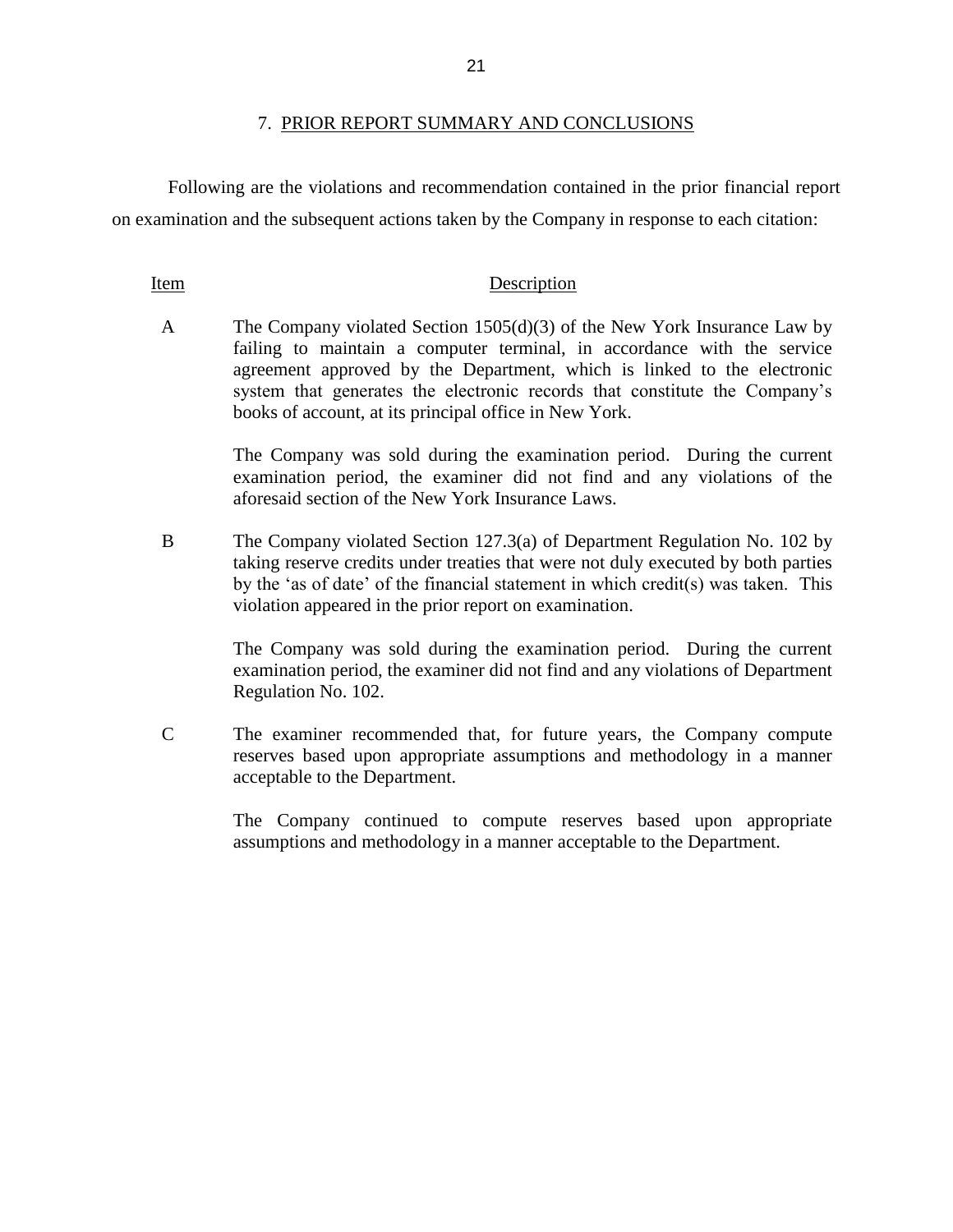## 8. SUMMARY AND CONCLUSIONS

Following are the recommendations contained in this report:

Item Description Description Page No(s).

10

 economic capital modeling, and utilization of risk metrics in business decisions, be developed in a timely manner to help ensure that all Companies in the holding company system are A The examiner recommends that formal Enterprise Risk Management processes, including risk management policies, managed consistently and within their risk appetites.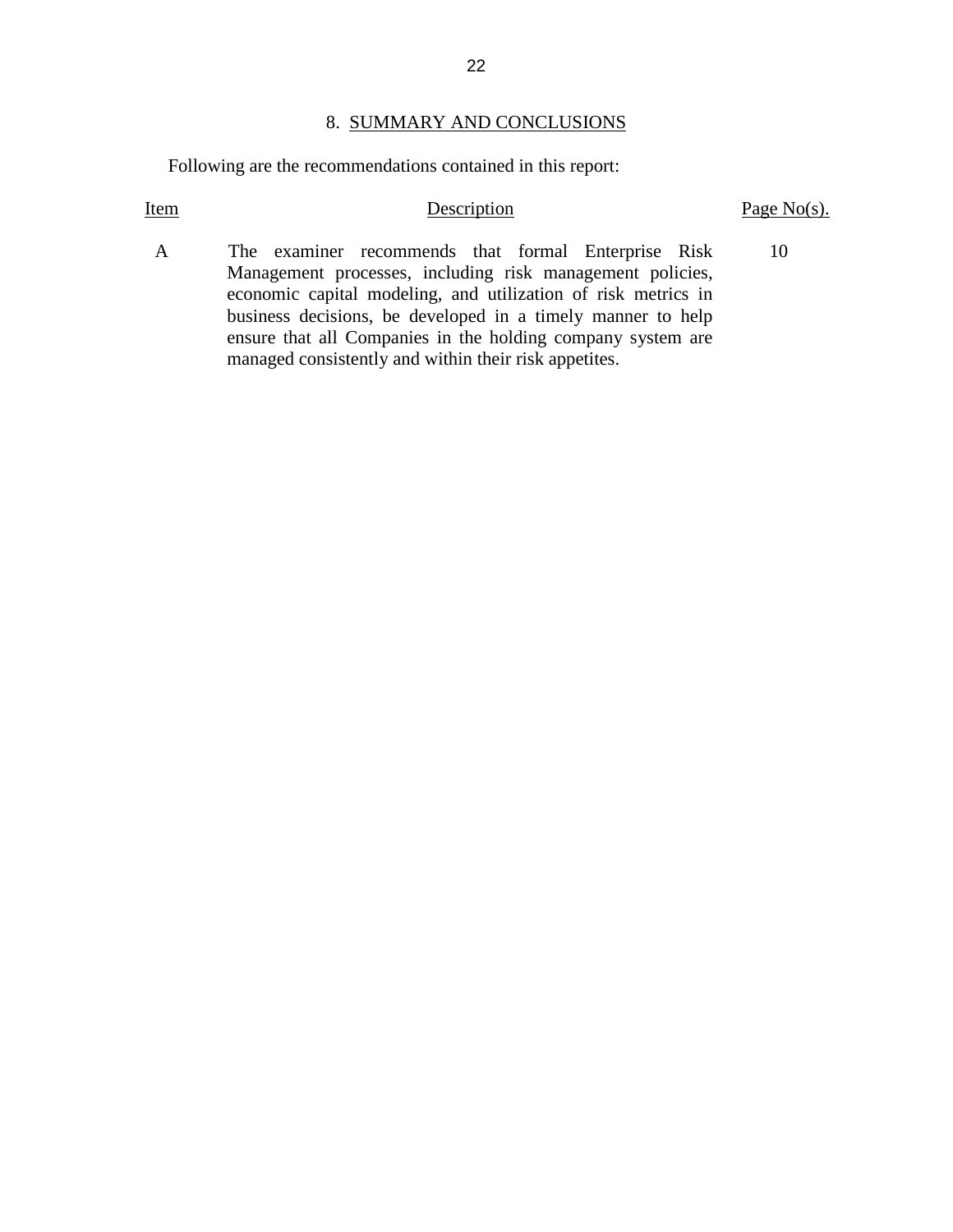Respectfully submitted,

/s/ William A. O'Connell Noble Consulting Services, Inc. Examiner-in-Charge

## COUNTY OF NEW YORK ) STATE OF NEW YORK )  $)$ SS:

COUNTY OF NEW YORK )<br>William A. O'Connell, being duly sworn, deposes and says that the foregoing report, subscribed by him, is true to the best of his knowledge and belief.

/s/

William A. O'Connell Noble Consulting Services, Inc.

Subscribed and sworn to before me

this day of